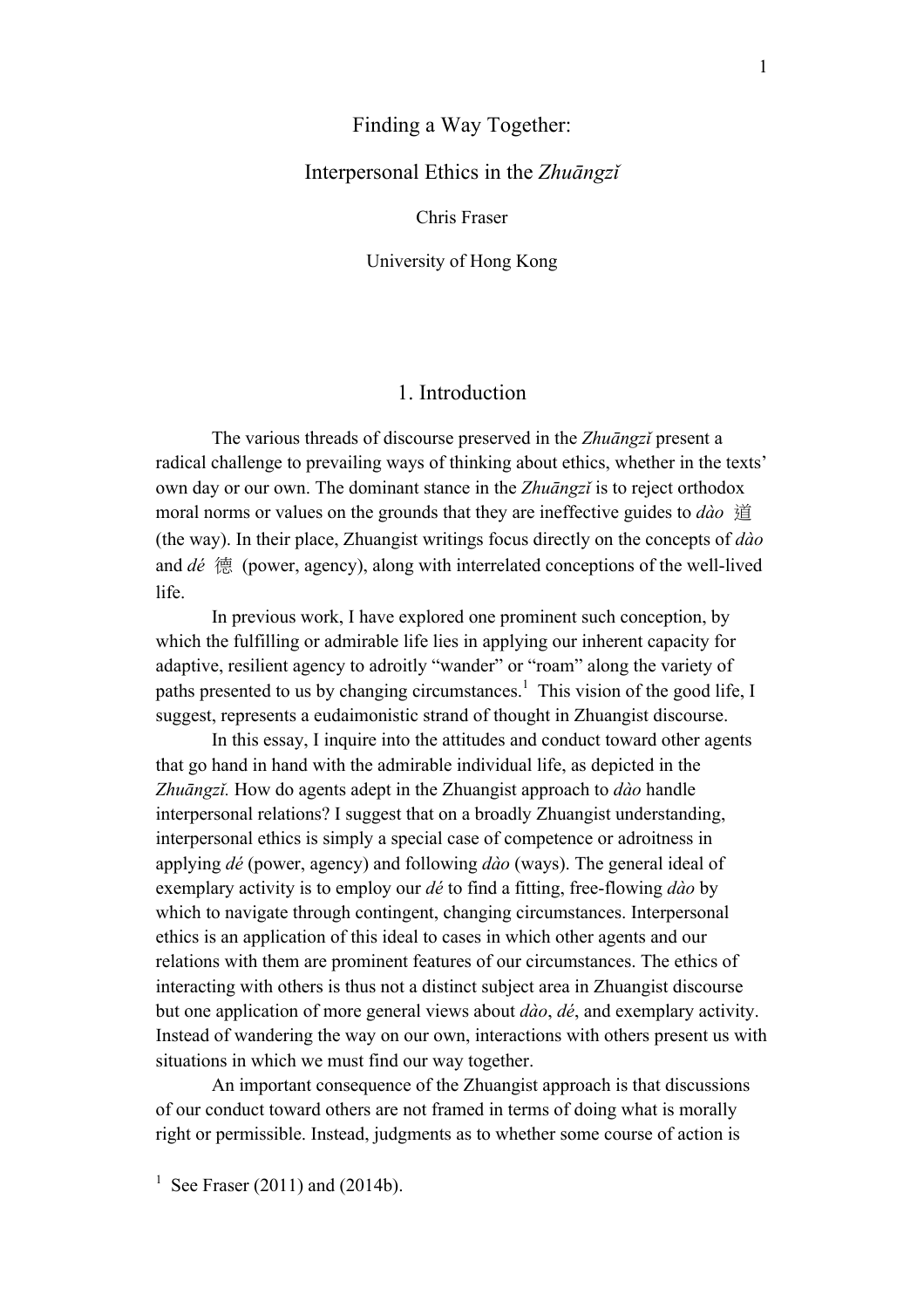morally right or wrong are supplanted by judgments about the quality of our activity as a performance of *dào—*whether it is adept or clumsy, free-flowing or obstructed, in accordance with the situation or at odds with it*.* This signal feature of Zhuangist ethical discourse makes it challenging to situate it with respect to more familiar ethical views. Although I will suggest the Zhuangist approach overlaps in certain respects with recent moral particularism, I argue that most likely it is distinct from, and amounts to a rejection of, nearly all familiar normative ethical theories, including consequentialism, deontology, virtue ethics, and contractualism.

If this interpretation is justified, then Zhuangist ethical discourse deserves careful philosophical attention, as it offers a radical alternative to prevailing ways of understanding and evaluating our actions and attitudes toward others—one that, Zhuangist writers would insist, better reflects the human condition and the realities of concrete practice. Moreover, as we will see, a Zhuangist approach may provide deep insights into the sources of normativity.

Let me preface the discussion that follows with a few methodological remarks. The interpretive approach pursued here accepts the results of recent philological research arguing that the *Zhuāngzǐ* is a diverse anthology of brief writings of unknown authorship, probably composed, edited, and compiled over many decades by a variety of hands.<sup>2</sup> One implication of this research is that no portion of the *Zhuāngzǐ—*including the so-called "inner" books—has a privileged authorial, historical, or doctrinal status. Another is that neither the *Zhuāngzǐ* as a whole, nor the seven "inner" books, nor even the individual books themselves constitute unified works. With few exceptions, even at the level of the individual "book" (*piān* 篇), we are interpreting collections of discrete, short texts whose exact relation to each other cannot be known in advance of interpretation.

Given these features of the source material, I approach individual *Zhuāngzǐ* passages as distinct contributions to a collection of loosely coherent conversations, many of which probably overlap or intersect thematically. Within these conversations, the specific relationship between the ideas expressed in any particular pair or set of passages is an open question, to be explained through interpretive work. Different passages might agree or disagree with each other, for example, or they might complement, support, or extend each other's points.

This study surveys a range of selected *Zhuāngzǐ* passages bearing on interpersonal ethics. The working hypothesis is that these passages are contributions to a broad discourse addressing how agents concerned to live in accordance with *dào* and *dé* might suitably conduct themselves in their relations with others.<sup>3</sup> These passages are representative of Zhuangist discourse insofar as

<sup>2</sup> For a compact survey of such research, see Klein (2018).

<sup>&</sup>lt;sup>3</sup> For the sake of this discussion, I omit consideration of the so-called "primitivist" writings—books 8–10—and the miscellaneous material in books 28–33, some of which may be from the Han dynasty. I also draw only sparingly on the Huang-Lao and other syncretic writings of books 11–16.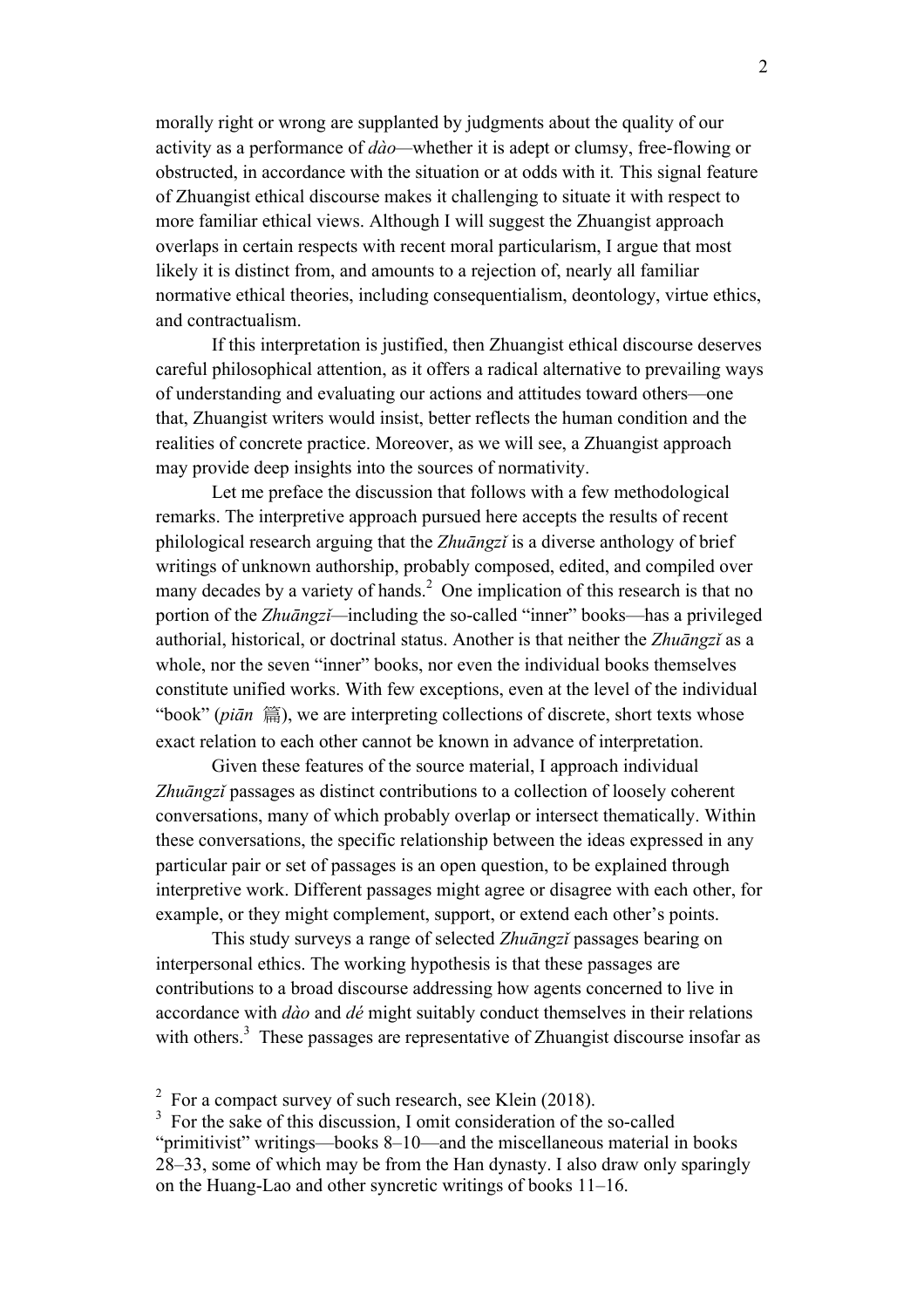they are a reasonably broad-based selection. I make no claim that they present the coherent, unified standpoint of the *Zhuāngzǐ* as a whole, since the anthology is not organized in such a way as to present such a standpoint. Rather, they constitute an extensive sampling of Zhuangist reflections on ethics, many of which, I argue, share a rough, general orientation and certain interrelated themes. Insofar as these passages do seem to overlap in the themes they take up and attitudes they express, we can usefully refer to them as expressions of one version of a loosely coherent "Zhuangist" ethical stance.

## 2. Morality as an Impediment to the Way

Most discussions of interpersonal ethics in classical Chinese thought examine general norms of conduct for interacting with other persons, along with virtues associated with these norms. The two most prominent terms of evaluation in such discussions are *rén*  $\left\lfloor \frac{1}{1} \right\rfloor$  (roughly, benevolence or goodwill) and *yi*  $\frac{2}{56}$ (righteousness, duty, or moral norms). These are generally regarded as the highest values, in that evaluation of character or actions as benevolent or righteous is the strongest possible justification for them, defeating any considerations against them, while an action's or trait's violating benevolence or righteousness is conclusive grounds to condemn and avoid it. In both Ruist and Mohist writings, benevolence and righteousness are central to conceptions of the good or proper life and of the exemplary person. In the Confucian *Analects*, for example, the gentleman places righteousness above all other considerations (4:10, 7:16, 17:23). He "dwells" in benevolence, never violating it "even for the space of a meal" and adhering to it even in moments of urgency  $(4:1, 4:5)$ .<sup>4</sup> According to *Mèngzi*, benevolence is the secure home of human beings, while righteousness is their correct path  $(4A:10, 6A:11)^5$ . Xúnzi tells us that the sages base themselves on benevolence and righteousness (8/103).<sup>6</sup> The *Mòzǐ* contrasts "the *dào* of benevolence and righteousness" with mere "practices" and "customs" and indicates that benevolence and righteousness take priority over such parochial norms  $(25/74-81)$ .<sup>7</sup> Mòzi urges disciples to set aside preferences and emotions and apply only benevolence and righteousness (47/20).

To help highlight the contrast between such mainstream views and the *Zhuāngzǐ*, let me draw a working distinction between "ethics" and "morality."8 "Ethics" I will take here to refer to a field of inquiry in which we address general questions about how best to live, both as individual persons and in our relations to others. In the context of early Chinese thought, questions about how to live are typically framed as questions about *dào* 道 (way), such as what *dào* we should

<sup>4</sup> Citations to the *Analects* follow the numbering in Lau (1979).

<sup>5</sup> Citations to the *Mèngzǐ* follow the numbering in Lau (1970).

 $6$  Citations give chapter and line numbers in Xunzi (1966).

 $\frac{7}{1}$  Citations give chapter and line numbers in Mozi (1966).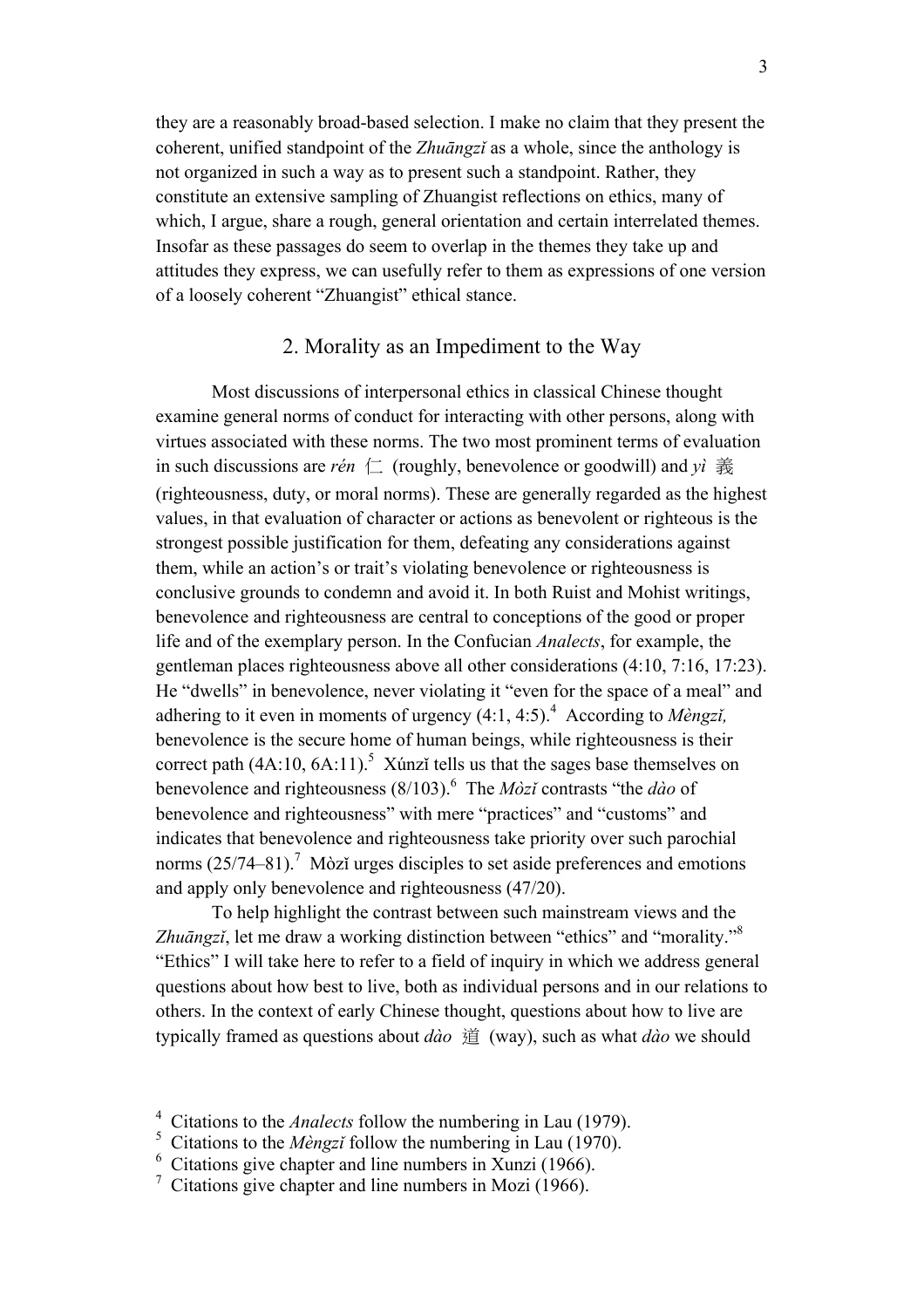follow. "Morality" I will take to refer to a certain kind of answer to these questions, namely that we should live by acting on, and being the kind of person who acts on, norms such as benevolence and righteousness—general norms that trump all others, are universally applicable, and produce actions that are considered right in some general or categorical sense, rather than merely provisionally appropriate for a particular context.

A salient feature of discussions of how to live in *Zhuāngzǐ* is that they are generally not framed in terms of moral concepts, in this sense of "morality." They do not take benevolence and righteousness to be a helpful or defensible answer to the question of how to live. Nor do they claim that ways of life they present in a positive light are benevolent (*rén*) or righteous (*yì*). Indeed, *Zhuāngzǐ* passages that do mention benevolence and righteousness usually criticize them as a misguided basis for guiding action, an obstacle to finding an appropriate *dào*.

These points can be illustrated by a pair of examples.<sup>9</sup> In a conversation with Yì'érzǐ in book 6, "The Great Ancestral Master"  $(6/82-89)$ ,  $^{10}$  the Daoist worthy Xǔ Yóu dismisses the proposal that we must dedicate ourselves to benevolence and righteousness while clearly articulating right (*shì* 是) and wrong (*f* $\vec{e}$ *i*  $\neq$   $\parallel$ ). X $\check{u}$  compares pursuing benevolence and righteousness to undergoing judicial mutilation: doing so maims our ability to travel along "aimless and wild, unbound and uninhibited, turning and shifting paths." In Xǔ's view, the *dào* has no determinate direction, destination, or boundaries, and so fixed norms or clear statements of right and wrong only obscure it and impair our ability to find it. To wander along it adeptly, we rely on uncodifiable capacities more like those by which we appreciate beauty.

A second example is a dialogue in which Lǎo Dān rejects Confucius's norms of benevolence and righteousness on the grounds that they are obscure and one-sided, generate misdirected effort and needless commotion, and only disrupt people's regular, natural patterns of activity (13/45–53). Rather than striving to conform to benevolence and righteousness, we need only "proceed by applying *dé* 德 and move by following *dào*"—that is, employ our inherent capacity for adaptive agency to find ways to proceed in accordance with concrete circumstances.

As these passages indicate, views on interpersonal conduct in the *Zhuāngzǐ* are generally not expressed in terms of what is benevolent, righteous, or other orthodox moral notions. Indeed, as the second example implies, Zhuangist evaluations of conduct or character are unlikely to be recognizably moral, in the

<sup>&</sup>lt;sup>8</sup> This distinction is indebted to Williams (1985: 174–175), although I am drawing it differently from how he does.

<sup>9</sup> For an extended treatment of these themes, see Fraser (2019b).

<sup>&</sup>lt;sup>10</sup> Citations to the *Zhuāngzi* give chapter and line numbers in Zhuangzi (1956).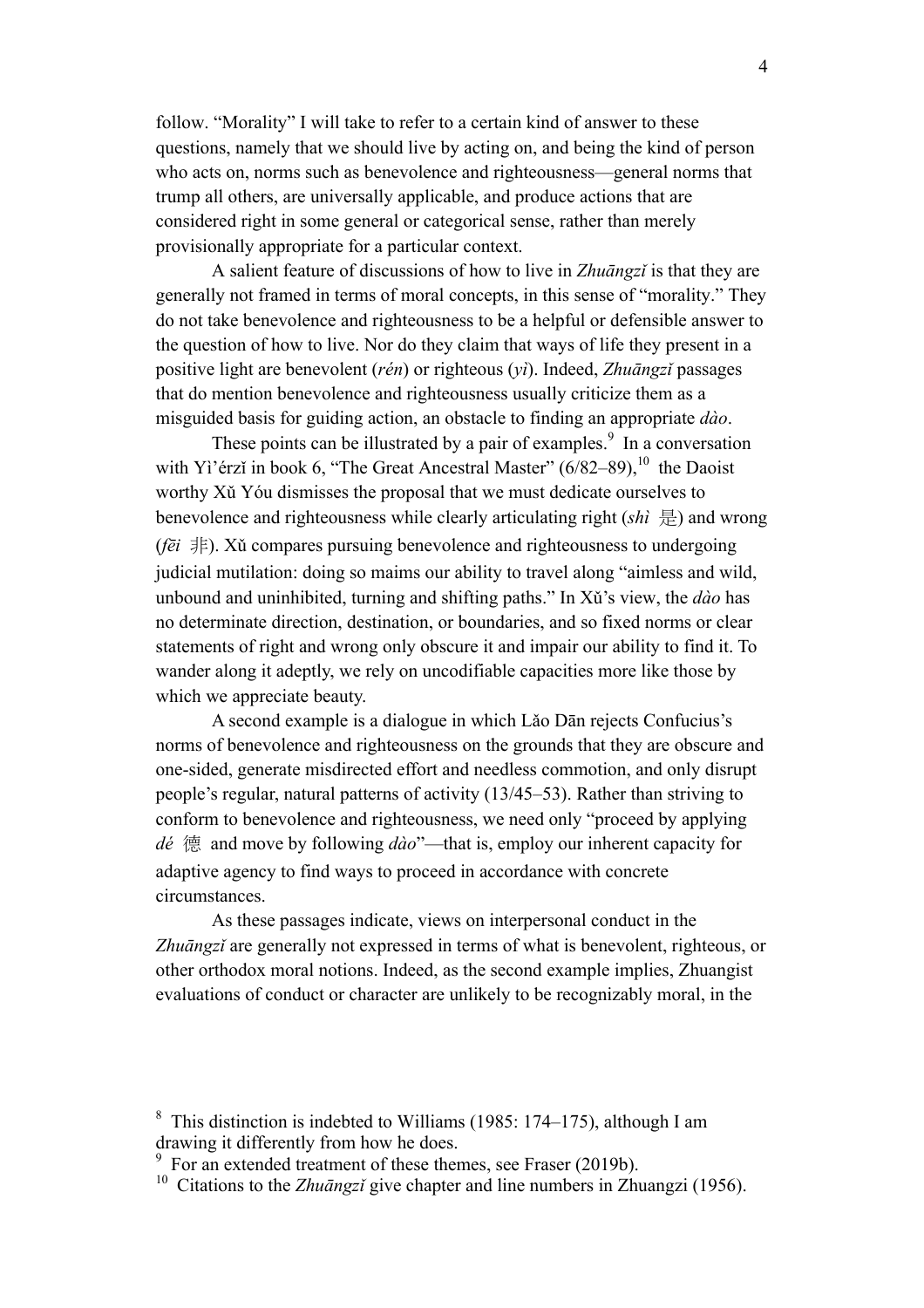typical use of the word.<sup>11</sup> Instead, they are framed in terms of what the texts consider competent *dào*-following or expressions of our nature-given *dé* (power, agency).<sup>12</sup> The point is not that Zhuangist writings offer an unusual or unconventional account of morality. It is that they wholly reject the assumption that questions about what *dào* to follow or how to live are appropriately answered by employing moral notions such as benevolence, righteous, or right and wrong. Morality is not a fitting *dào* and indeed is an impediment to finding the most suitable *dào.*

## 3. Zhuangist Discourse on Interacting with Others

How, then, are we to interact with others? This section surveys a selection of *Zhuāngzǐ* writings that discuss or depict preferred ways of dealing with others.

#### 3.1 Hints from Political Texts

A helpful way to begin investigating interpersonal relations in the *Zhuāngzǐ* is to look at what the texts say about relations between the state and its subjects. Political relations are of course distinct from interpersonal relations. In early China, however, in terms of the exercise of power, the state was effectively identical to the person of the ruler. So in looking at Zhuangist political ideas, we are examining views about special cases in which a single powerful person is in a position to force others to conform to his demands. Views about such cases may reflect aspects of a Zhuangist approach to what we think of as interpersonal ethical norms.

Consider the remarks about political relations presented in two passages in book 7, "Responding to Emperors and Kings." One passage cites and rejects a typical authoritarian political stance that would have been endorsed by many thinkers of the time: a ruler should set forth "canonical guidelines and measures of rightness," such that none dare disobey and all will be morally transformed by them (7/4–5). The text dismisses this approach as "fake *dé* 德," deeming it as useless as trying to wade through an ocean. According to the passage, sagely rule amounts simply to acting from rectitude and competence. A ruler who governs by forcing others to conform to norms he imposes on them may even endanger himself, presumably because of the resistance and resentment such policies would incite. A Zhuangist ruler does not actively seek to impose norms or transform people.

 $11$  Chong makes a similar interpretive point when he suggests that Zhuangist thought is concerned with "personal" integrity, which is not necessarily the same thing as "moral" integrity (2016: 130).

<sup>&</sup>lt;sup>12</sup> Lee (2014: 2) and Hansen (2014: sect. 4.3) both rightly stress that the central Zhuangist normative concept is *dao*, rather than paradigmatic moral notions such as benevolence or righteousness.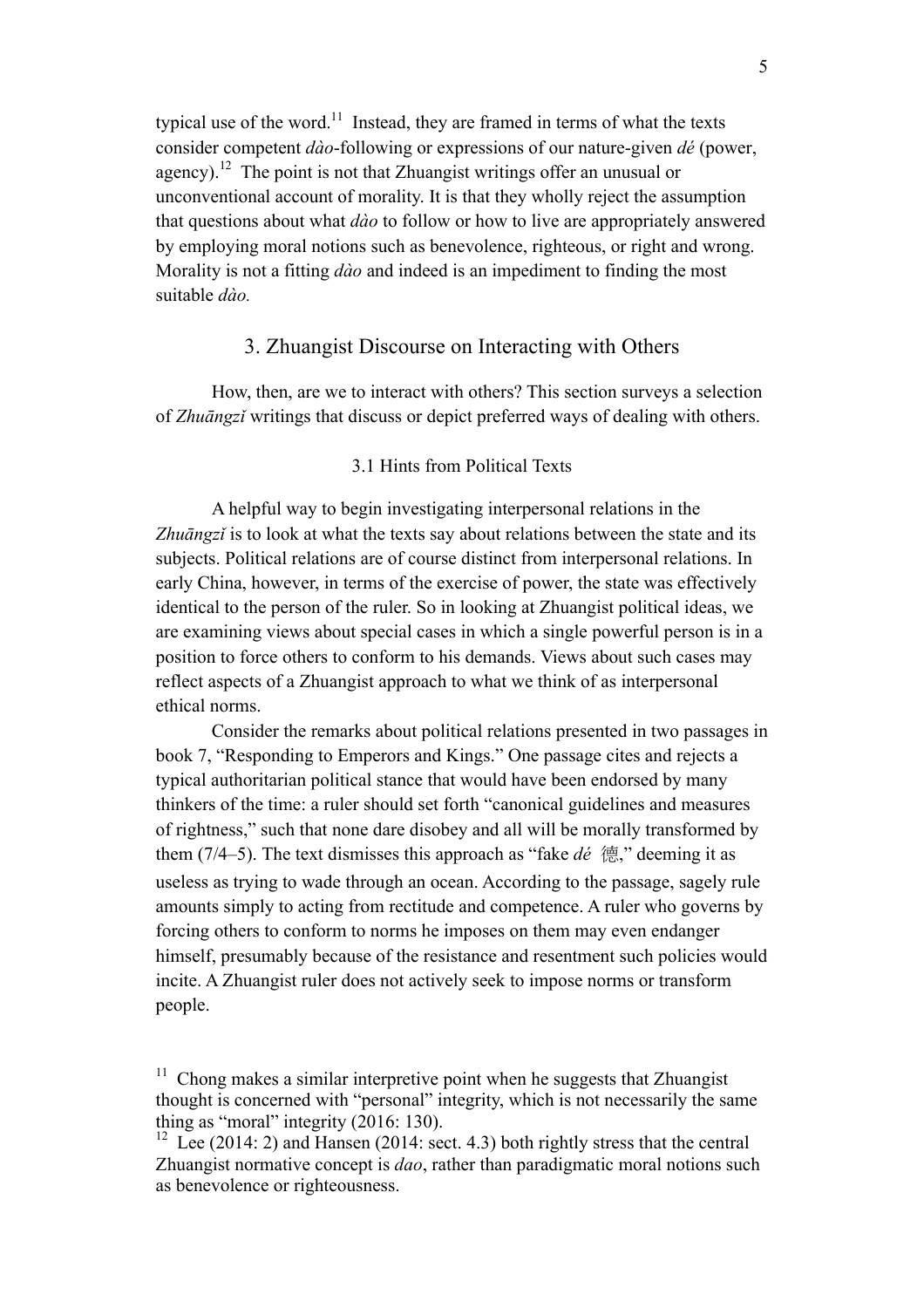The other passage claims the political realm will be in good order if a ruler "lets his heart wander in tranquillity, merges his breath with the vastness, and conforms to what is so-of-itself (*zì rán*  $\oplus$  *ffs*) for things while making no room for personal biases" (7/10–11). Here ideal governance lies in a ruler setting aside his own ambitions or intentions, attuning himself to the world, and following along with how people are in themselves, without imposing his personal, potentially biased judgments on them.

These views about political relations may not apply directly to relations between individuals, as relations between those holding political authority and ordinary members of society are different in kind from relations between private individuals. In some cases, it may be defensible to ask those in power, in their public, political role, to set aside their personal views and instead accommodate the values or preferences of the community. The same usually cannot be asked of individual agents, who qua agents must act on their own values or preferences at least sometimes, even in situations that affect others. Still, the political attitudes expressed in these passages likely imply a counterpart stance in interpersonal ethics. If it is a mistake for political leaders to impose their norms or priorities on subordinates, it is probably also a mistake for individuals to do so to each other, at least when avoidable. If political relations function best when authorities conform to what is so-of-itself for people, then interpersonal relations too might function best when both sides seek to accommodate, as far as practical, what is so-of-itself for each other.

## 3.2 General Formulations

Some *Zhuāngzǐ* passages present general statements bearing directly on our conduct with others. In one passage, for example, Lǎo Dān explains to Confucius that like everything that issues from the "ultimate *dào*"—the inexhaustible source of the vast, unfathomable process through which all things in nature emerge, flourish, and die away—human relations follow certain patterns (*lǐ* 理), by which we engage with each other according to various statuses or relationships. "The sage encounters these without going against them and passes beyond them without clinging to them. Responding to them with attunement is *dé* 德 (power, agency); responding by matching with them is *dào* 道" (22/28–39). These remarks reflect several recurring themes in Zhuangist discourse on dealing with others. One is that interpersonal relations are regarded as details within a broad outlook on the human condition—an outlook in which our lives and relations to each other amount to small parts of a vast, complex cycle of generation, development, and decay. Another is that interaction with others is something the sage neither struggles with nor dwells on. The sage handles human relations smoothly, neither neglecting nor becoming preoccupied with them. A third is that the pertinent normative concepts are not specifically moral, but *dào*  and *dé*, concepts referring generally to our course of conduct and how we apply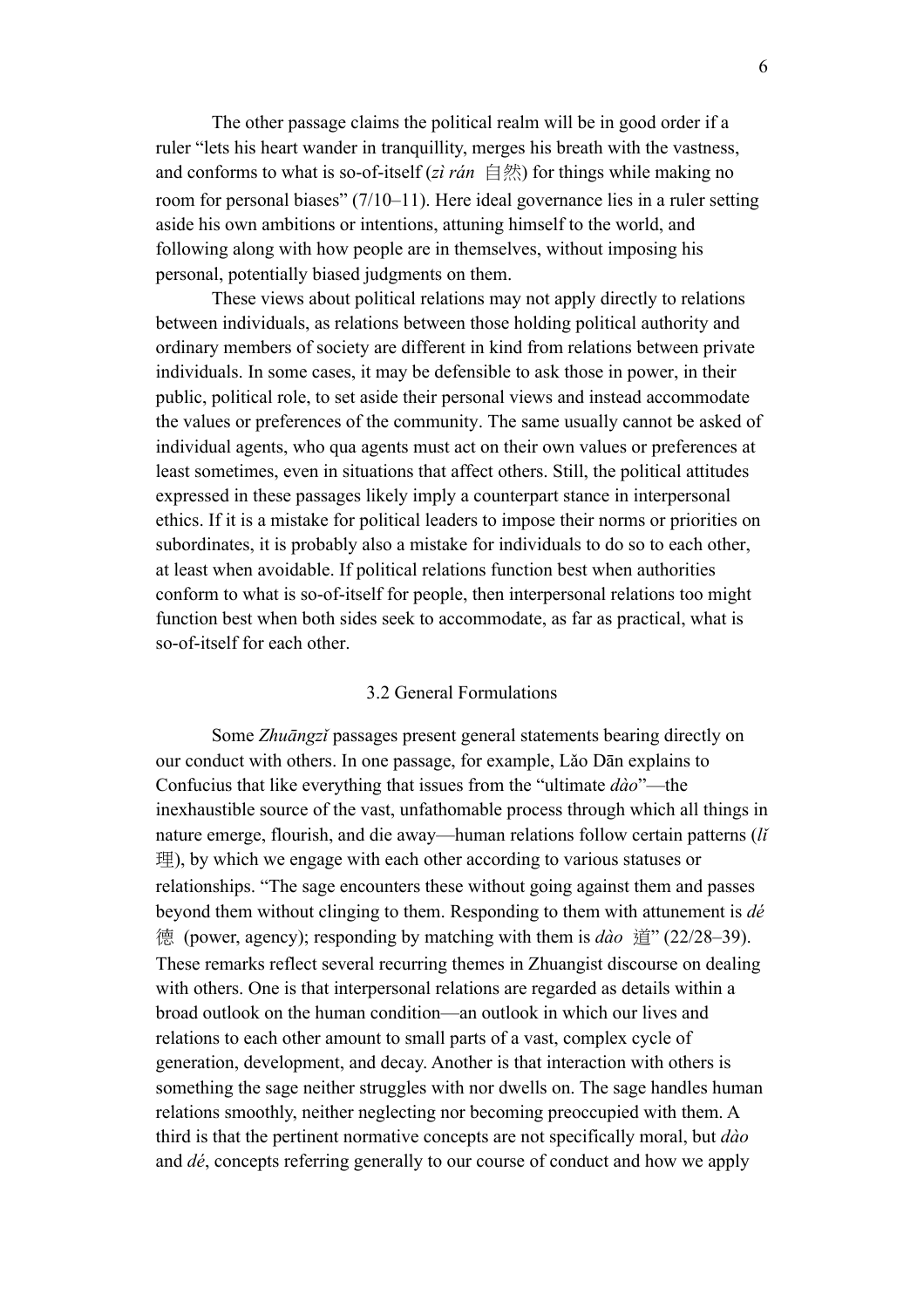our powers of agency. *Dé* lies in responding to patterns by attuning or modulating oneself; *dào* lies in matching up with the patterns rather than clashing with them.

The "Autumn Waters" dialogue explicitly addresses the issue of what conduct to undertake or avoid, expounding on what it calls "the method of the great norm," which is also depicted as grounded in the patterns (*lǐ*) of things (17/41–47). The text holds that the practical conditions we encounter are constantly changing, such that value distinctions frequently alternate or reverse in different contexts. Adept performance of *dào* thus requires flexible, adaptive responses. "Don't restrict your intent, or you obstruct *dào*…don't proceed by a single [standard], or you'll be at variance with *dào*." We are to "embrace the myriad things" and proceed without limits, boundaries, biases, favoritism, or any fixed direction. Rather than undertake one course of action or another, we are to accord with how things "transform of themselves."

Another section of "Autumn Waters" includes a brief paragraph describing the conduct of the "great man" (17/24–28). The great man "doesn't harm others but doesn't make much of benevolence and kindness; he doesn't act for benefit, doesn't despise a mere doorman, and doesn't contend for goods or wealth, yet doesn't make much of declining or yielding….His conduct is distinct from the vulgar crowd, but he doesn't make much of being different.…He knows right  $(shi \not\equiv)$  and wrong ( $f\bar{e}i \not\equiv)$ ) can't be [conclusively] divided, nor small and large [conclusively] distinguished." The great man is harmless, unselfish, modest, and temperate, yet indifferent to conventional moral norms and etiquette. He takes it that no fixed value distinctions or status distinctions can be justified.

#### 3.3 Anecdotes and Examples

A wide range of *Zhuāngzǐ* passages offer anecdotes and examples that illustrate Zhuangist views on relations and interactions with others.

*Pluralism.* A baseline assumption presented in a number of passages is that a *de facto* plurality of ways of life are pursued by different agents according to their different abilities and needs. The very first passage of the anthology—the story of the giant Peng bird who is mocked by the small-minded cicada and dove—implies that those who smugly draw on their personal norms to criticize others are ignorant and narrow-minded, since different ways may be appropriate for different agents (1/8–10). A passage in "Discourse on Evening Things Out" questions whether we can identify anything that all agents agree is right, since creatures of different species—stand-ins for agents with different capacities, values, and lifestyles—appropriately follow different norms in their choice of dwelling, diet, and mate (2/64–73). In another story, having fallen ill with a disfiguring disease, Master Yú remarks that however his disease transforms him, he will simply take up whatever new course of activity the transformations make possible (6/50–52). An implication of such passages is that different ways of life may be appropriate for different agents, in different circumstances, and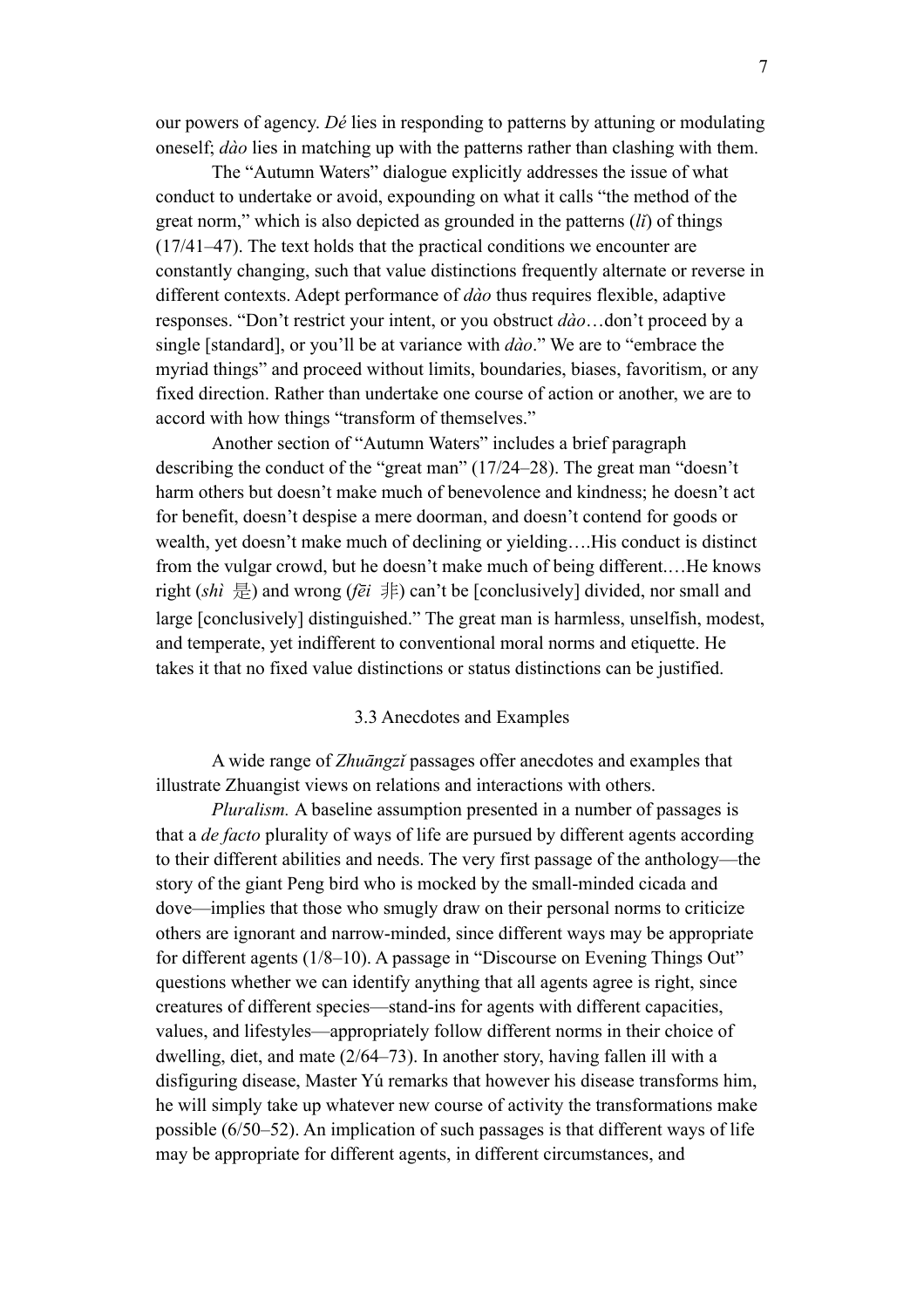accordingly we lack justification for imposing a single set of values and norms on all  $^{13}$ 

*Avoiding arrogance.* Several passages present disapproving portrayals of arrogance and prejudice arising from hasty, orthodox judgments that neglect particular agents' actual circumstances. One implication is that, just as different ways of life may have equal status in being suitable for different agents, in different contexts, different agents too have equal status in all being parts of the totality of natural creatures. In one anecdote, a carpenter dismisses a giant tree as worthless, remarking that it has grown so large only because its timber is useless. Appearing to him in a dream, the tree rejoins that the very features the carpenter arrogantly deems useless by his values are to the tree deeply useful—they have allowed it to escape being cut down, as timber trees are. Moreover, the tree adds, the carpenter and the tree share the same status as two things among the myriad in nature. One thing can have no grounds for dismissing the value of another simply because it is different (4/64–75).

In another anecdote, while studying together with a Zhuangist teacher, Zǐchán, a high official, contemptuously demands that Shēntú Jiā, an ex-convict judicial amputee, defer to his superior rank by remaining behind when he exits (5/13–24). Shēntú responds that within their teacher's gate, such conventional status differences are irrelevant; the concern is with one's inward state, not outward form. Indeed, in nineteen years of study, says Shēntú, their teacher has never noticed his missing foot. The implication is that the Zhuangist adept does not discriminate against others on the basis of irrelevant details of their social status, outward appearance, or personal history, attending instead to the quality of their *dé* 德 (powers of agency).

In a similar story, Confucius presumptuously dismisses No-Toes, another judicial amputee, remarking that he can do nothing for someone whose past indiscretions were so serious as to cost him a foot (5/24–31). No-Toes rejoins that he still possesses something of greater value than his lost foot—his *dé*, presumably*—*which he now seeks to make whole. A proper teacher would be as unbiased as heaven and earth, which cover and support all, not thoughtlessly small-minded, as Confucius has just shown himself to be.

*Inevitable relations.* Circumstances may impose unavoidable expectations and responsibilities on us, which we have no choice but to deal with. This point is illustrated by a conversation in which Confucius offers advice to Zǐgāo, a diplomat overwhelmed with stress over a high-stakes mission (4/34–53). The world presents us with certain "inevitable" requirements, Confucius remarks. Having been born into a particular family, we have elderly parents that we must

<sup>&</sup>lt;sup>13</sup> Hansen (1992), Wong (2003: 409), and Chong (2016: 132) all call attention to the pluralist nature of Zhuangist ethical discourse. Huang (2010b) aptly emphasizes the importance in Zhuangist ethics of respecting differences. In Fraser (2009), I discuss the Zhuangist grounds for acknowledging the value of other ways of life besides our own.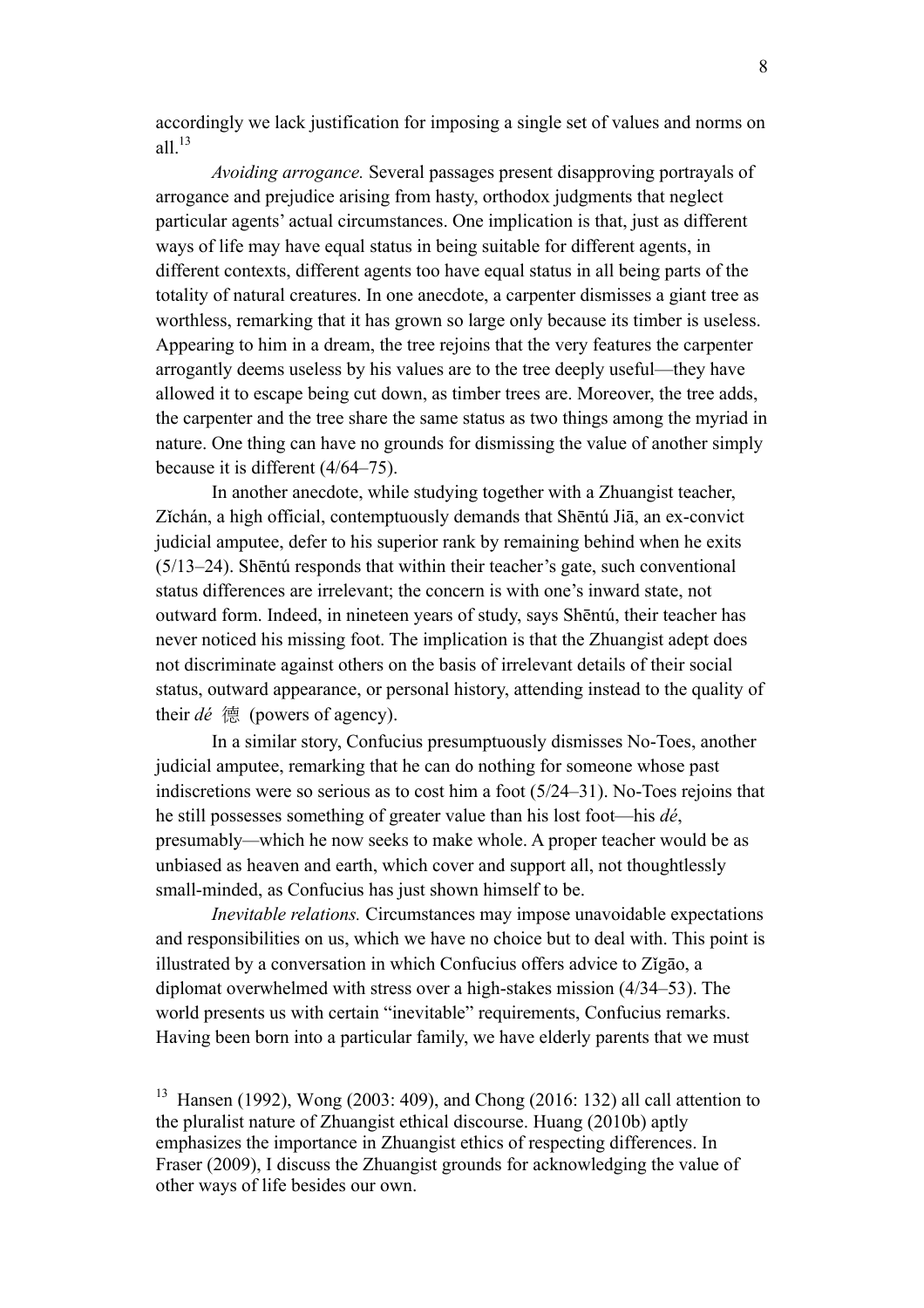care for. Residing in a particular territory, we are inescapably subject to political obligations. Our life circumstances entail that we cannot simply live as we please; relationships with others place us in situations that force us to respond to their needs and expectations. We can do so adeptly (by helping our parents flourish in their old age, for example, or by building stable diplomatic relations between our state and a rival) or clumsily (by abandoning our parents to starve or antagonizing both our ruler and the rival state). Either way, the path forward—the *dào*—as we encounter it in such situations presents us us with no choice but to deal with our circumstances. Intriguingly, although this passage mentions the orthodox virtues of filial devotion and political loyalty, it does not appeal to them as moral grounds to justify serving our parents and sovereign. The point is rather that these virtues lie in recognizing the inevitability of such relationships and acting accordingly. The height of *dé*, according to the text, is to respond to unavoidable social pressures with equanimity.

*Ideal relations.* Several passages depict ideal relations between agents as a matter of "forgetting" (*wàng*  $\frac{1}{\sqrt{n}}$ ) each other. A prominent example is a group of friends who share a Zhuangist approach to life, with "nothing contrary in their hearts," who describe their preferred relationship as "living by forgetting each other"  $(6/62)$ .<sup>14</sup> "Forgetting" in Zhuangist discourse typically refers to freedom from disruptive, anxious attention to extraneous matters, as when we "forget about" well-fitting clothing or an athlete performs well by forgetting about the prizes and focusing on her performance.<sup>15</sup> The implication is that in ideal relations, the two sides interact immediately, smoothly, and harmoniously, without fretting about how to conduct themselves toward one another. They are so deftly responsive to each other that their interactions require no deliberate undertaking or anxious attention, as when fish swim together as a school or dance partners spontaneously feel and respond to each other's movements.

*Avoiding harm.* Several passages indicate that the adept agent avoids harm to others. "The sage deals with things without injuring them. One who does not injure things, things in turn cannot injure. Only one who injures nothing is able to welcome and send off others" (22/80–81). Other passages suggest that, given the opportunity to influence the conduct of powerful figures, agents should seek to limit harm if they can, as when Yán Huí seeks to improve the conduct of a cruel ruler (4/1–3) or Yán Hé attempts to tutor a vicious crown prince (4/54–56).

A crucial aspect of avoiding harm is understanding the constitution and needs of those with whom we interact, which may reflect the plurality of ways of life appropriate for different agents. In the parable of Hùndùn—a moniker referring to primal, unformed chaos—Hùndùn's grateful guests, the rulers of the

<sup>&</sup>lt;sup>14</sup> See too the three passages that metaphorically compare ideal social life to fish who "forget each other in rivers and lakes" (6/23, 6/73, 14/60).

<sup>&</sup>lt;sup>15</sup> I explore the implications of "forgetting" in Fraser  $(2014a)$  and  $(2019a)$ . As Kohn suggests, "forgetting" is akin to the attitude expressed in English as "never mind" (2015: 180).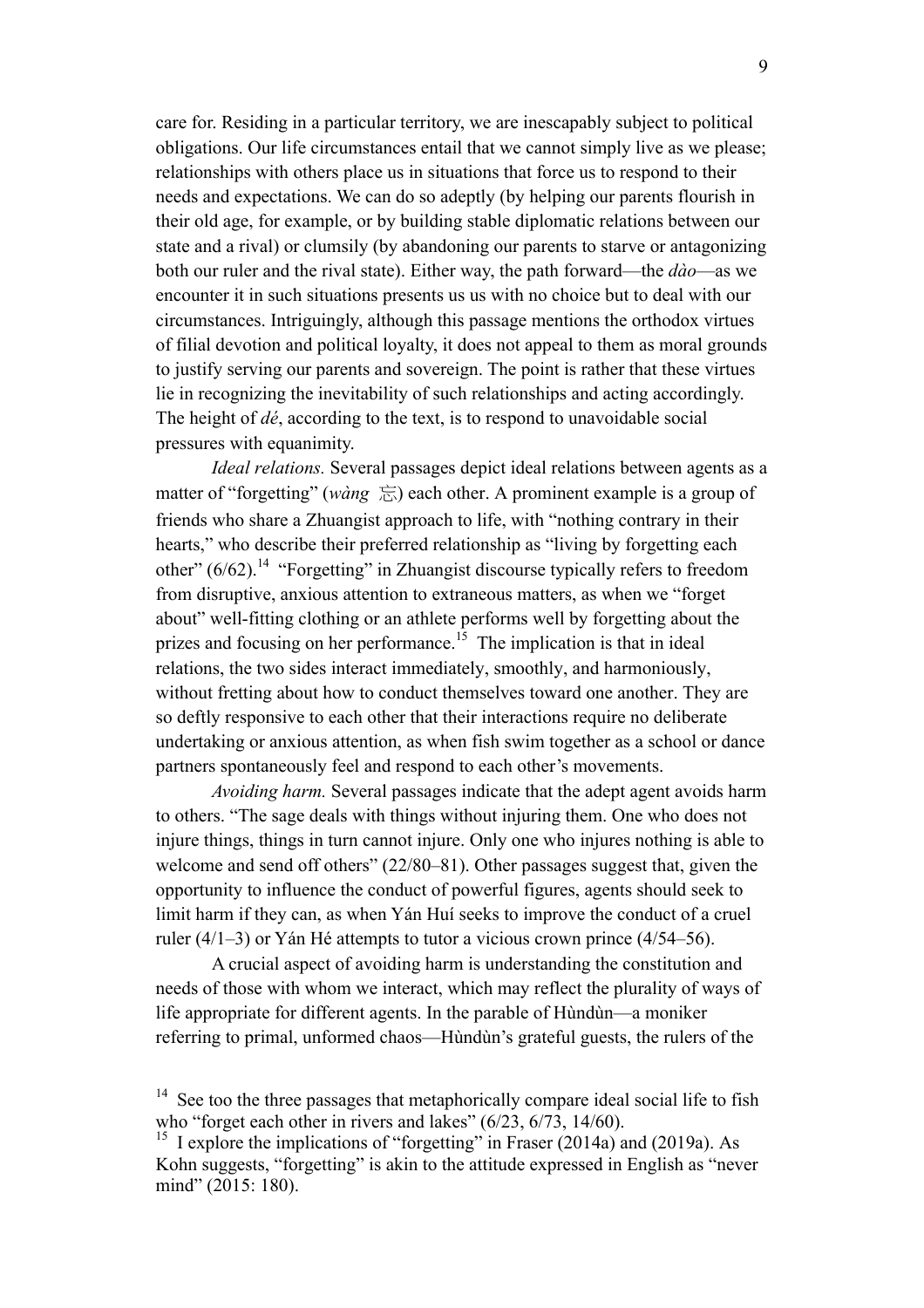north and south oceans, seek to repay his kindness by boring seven holes in his head to make him like others in having openings through which to see, hear, eat, and smell. The result is that on the seventh day, Hùndùn perishes (7/33–35). Had his friends better understood him, they would have left him alone, since his nature was to be formless, without openings.

An especially salient implication of the Hùndùn story is that, contrary to the Golden Rule, the appropriate way to interact with others may not be to take our own preferences or needs as a model for how to treat them.<sup>16</sup> Hùndùn's guests assume they are doing him a kindness by modifying his features to be like their own and everyone else's, but they are mistaken: what suits them does not suit him. By acting with good intentions yet failing to respond to his actual constitution, they inadvertently harm him. $^{17}$ 

This point is illustrated vividly in the story of the seabird that unexpectedly landed near the capital of the inland state of  $Li<sup>18</sup>$  Delighted by the bird's appearance—an auspicious omen—the Lord of Lǔ honored it with a ritual feast and musical performance, but the bird only looked confused and upset, refused to eat or drink, and soon died. Despite his intention to honor the bird, the lord only harmed it, because he "nourished a bird with what nourishes oneself" (18/35). The appropriate approach would have instead been to "nourish a bird with what nourishes birds," leaving the avian visitor to fly about as it pleased, perch in the forest, float on lakes, and eat whatever it wished (18/35). Our treatment of others must fit their needs; we cannot simply assume that what suits us will suit them. The story elaborates on this point, observing that since different creatures enjoy different things, have different preferences, and thrive in different circumstances, "the former sages did not regard their abilities as identical or their affairs as the same. Names stop at reality; what's right is determined by what fits. This is called attaining the patterns (*tiáo* 條) and preserving welfare" (18/39). The failure to accommodate the bird properly is a special case of the more general advice that to conform to the patterns of things and preserve well-being, we must recognize that different agents may have diverse abilities and require varied treatment. We should set aside predetermined labels and titles (*míng* 名) associated with standard norms of proper treatment (*yì* 義), and instead attend to the reality of the situation (*shí* 實) and what suits or fits it (*shì* 適), adapting our actions to the facts (such as a bird's normal diet), rather than blindly following codified norms (such as the standard menu for a ritual feast honoring a guest).

<sup>&</sup>lt;sup>16</sup> Huang Yong has insightfully emphasized this point in several publications. See Huang (2010a), (2010b), and (2018).

 $17$  Chong puts the point well: "We should not impose what we think constitutes 'the good life' onto others, no matter how well-intended" (2016: 132). As Wong remarks, on the Zhuangist approach, "there is a grain, then, unique to each human being to which one must become attuned to deal with him or her" (2008: sect. 4.2).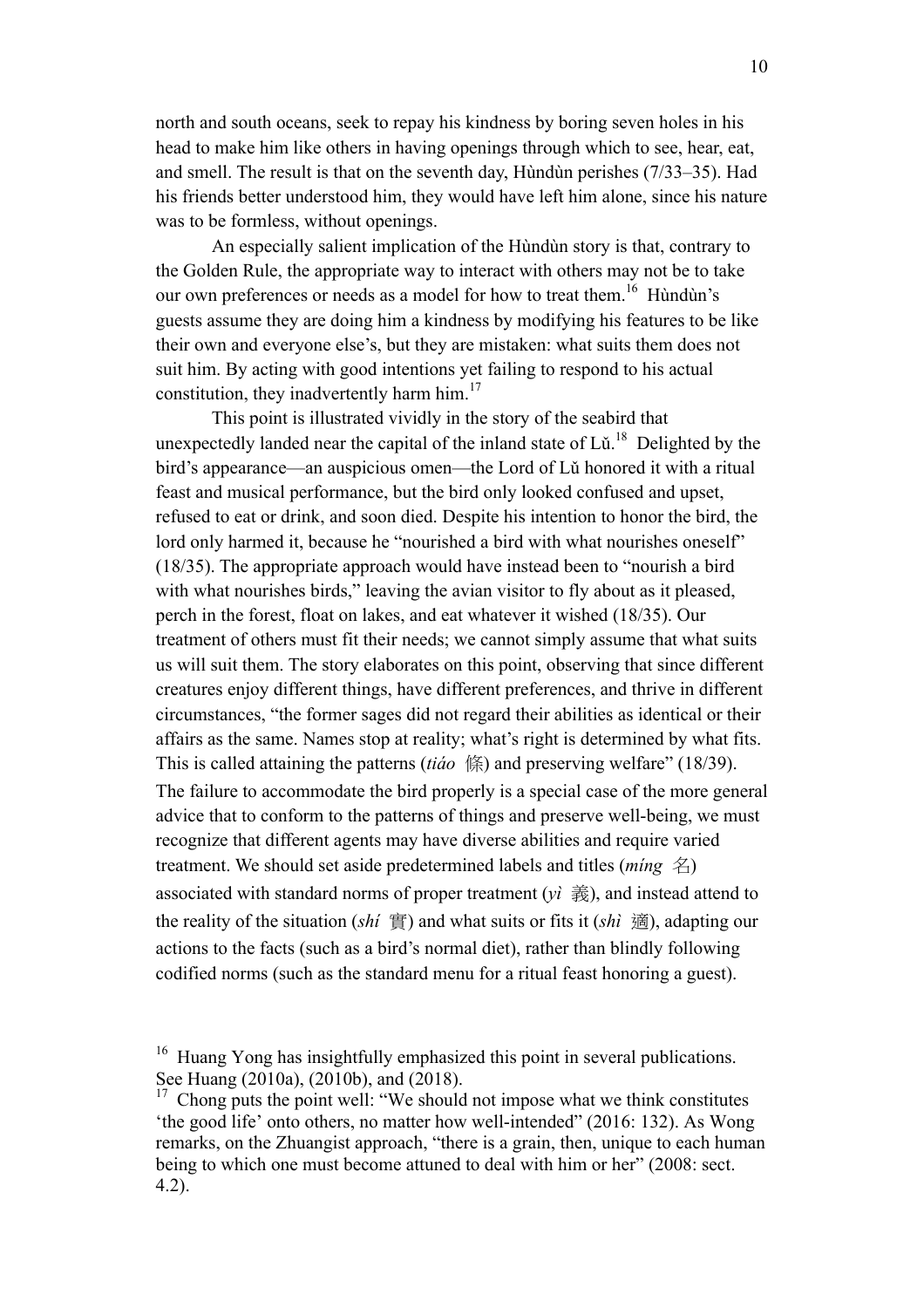The crux is thus not specifically that we should do what suits others—to feed birds the right sort of food, for instance—but that we should seek to "attain the patterns," responding to the facts by tailoring our actions to the situation.<sup>19</sup>

*"Proceeding on both sides."* Other passages suggest the most fitting course of action may sometimes be to find compromises between our path and others'. A remark attributed to Zhuāngzǐ states that the perfected person "wanders through the world without going off course, conforming to others without losing himself" (26/37). The story of Mèngsūn Cái illustrates how one might maintain harmony with others by adapting to their expectations without giving up one's own path (6/75–82). While conducting his mother's funeral, Mèngsūn felt no grief but merely wailed and sobbed without shedding tears. Yet he was widely praised for how he handled the mourning rites. How could someone who feels no sorrow lead mourning rituals so gracefully? According to the story, Mèngsūn had attained an advanced level of understanding that allowed him to dwell calmly in uncertainty, awaiting whatever unknown transformations might occur. He himself had no need for elaborate mourning ceremonies, and indeed he simplified the mourning procedures. Out of consideration for those around him, however, he stopped short of simplifying the rituals further. "Mèngsūn alone has awakened; [but] when others wail, he wails too" (6/80). Deeply responsive to others, he tailored the funeral to their needs as well as his own.

A pivotal *Zhuāngzǐ* passage addressing interpersonal relations is the story of the monkey keeper, a deceptively simple example in book 2, "Discourse on Evening Things Out," that draws on a rich background theory about the nature of value. The monkey keeper announced that his charges would receive three nuts in the morning and four in the evening. Preferring a larger breakfast, the monkeys were angry. So the keeper reversed the allocation: everyone would instead receive four in the morning and three in the evening. The monkeys were delighted. The keeper harmonized (*hé* 和) things by rearranging the allocation in a way that defused the monkeys' anger at no loss to himself. The text calls this adaptive response to others' attitudes "proceeding on both sides" or "walking two ways" (*liang xing*  $\overline{M}(\overline{T})$ ) (2/40). The implication is that an adroit way to interact with others is to allow both sides to proceed jointly along a path that suits them. The two sides need not agree about the best or the right path. They need not hold that

<sup>&</sup>lt;sup>18</sup> There are two versions of the story,  $18/29-39$  and  $19/64-76$ . The discussion will focus on the first, longer version.

 $19$  For this reason, I am not persuaded by Huang's interpretation of the story as exemplifying "patient relativism," the view that the proper standards for assessing actions as right or wrong are the values of the patient or recipient of the action (Huang 2010a, 2010b, 2018). I suggest the story is better explained as illustrating the broader theme of guiding action by fitting the patterns of particular situations. These patterns include facts about both the patient of the action and the agent. A crucial aspect of the seabird story is that by treating the bird inappropriately, the Lord of Lǔ also failed to achieve his own end of celebrating the auspicious visitor.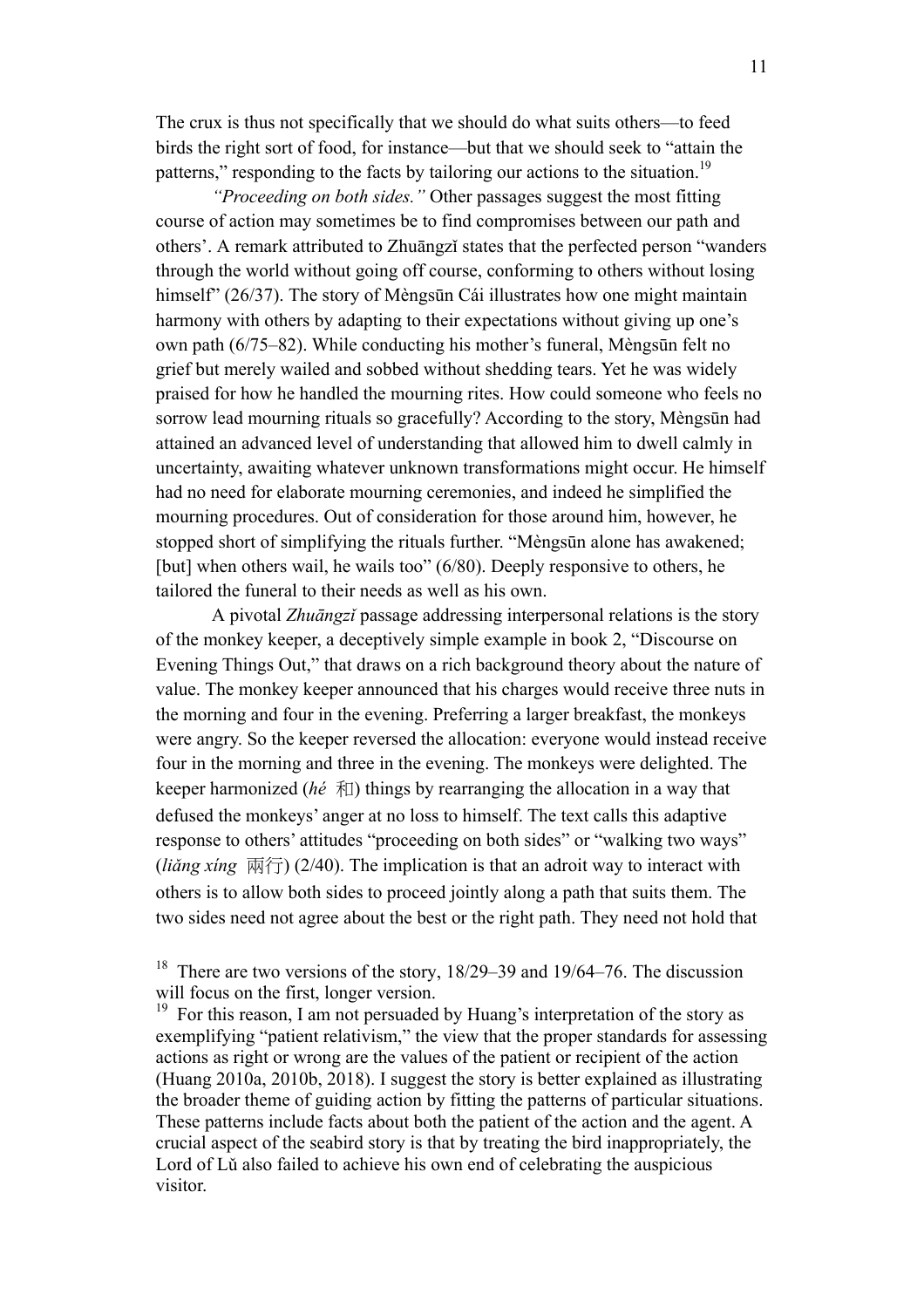the shared path they settle on is universally justified, nor even justified in any context beyond their immediate circumstances. They need only find a way to go on that is acceptable to both sides and allows them to proceed harmoniously.<sup>20</sup>

The monkey story appears in the context of an elaborate discussion of the relation between *dào* and judgments of what is *shì* 是 or *fēi* 非—right or wrong, "this" or not—which provides a theoretical basis for its approach to dealing with others. To better understand the import of the story, it is worth briefly sketching some of this background.<sup>21</sup> The story is introduced to illustrate the foolishness of laboriously insisting that all things form a unity while failing to recognize that *dào* is originally an unformed, indefinite field of ways by which anything can be divided off from other things and deemed "so" or not. Given this understanding of *dào*, according to the text, once we set such deeming practices aside, all manner of things "reconnect as one," forming an undivided, indeterminate totality (2/33–36). "To labor your wits deeming things a unity" is like insisting on three nuts in the morning, rather than seeing that the underlying totality—seven nuts—can be divided up in numerous ways while remaining "the same" in adding up to seven  $(2/38)$ .

According to the discussion immediately preceding the monkey story, action-guiding distinctions between "this/right" and "not/wrong" or between "so" and "not-so" are determined by the practices we adopt, which "complete" one of a variety of ways of proceeding (2/33). Any practice we undertake produces both "completion" (*chéng* 成) and "deficiency" (*kuī* 虧, *hǔi* 毀)—it brings some values and distinctions into view while neglecting or obscuring others. Apart from our practices, nothing is inherently right or wrong, "so" or "not-so." Hence if a path we have undertaken runs into difficulty, we are free to modify it. The adept grasp this point and so refrain from "imposing-*shì*" (*wéi shì* 為是), or deeming things this or that on the basis of fixed or rigid judgments applied without regard for particular, variable contexts. Instead, they "accommodate things in the ordinary" (2/36). This opaque phrase the text unpacks by identifying the "ordinary" (*yōng* 庸) with what is useful (*yòng* 用) or successful (*dé* 得) and connects or proceeds in a proficient, free-flowing manner ( $t\bar{\sigma}$ *ng*  $\bar{\text{H}}$ ) (2/36–37). To successfully accommodate things in some context, the text says, is to apply "according-*shì*" (*yīn shì* 因是)—provisionally, adaptively taking things as this/right (*shì*) or not "in accordance with" or "on the basis of" ( $y\bar{i}n \boxtimes$ ) particular circumstances  $(2/37)^{22}$ 

 $20\sigma$  Since the keeper seeks a path satisfactory to both sides, rather than simply deferring to the monkeys, again I suggest that "patient relativism" does not adequately explain his conduct.

 $21$  Recent discussions with Stephen Walker influenced my interpretation of several points in this section.

I follow Graham (1969/70) in taking *yīn shì*  $\boxtimes \cong$  to be a set phrase because the two graphs occur together in the text four times referring apparently to the same idea. As Graham proposed, the phrase *yīn shì* seems to contrast with *wéi shì*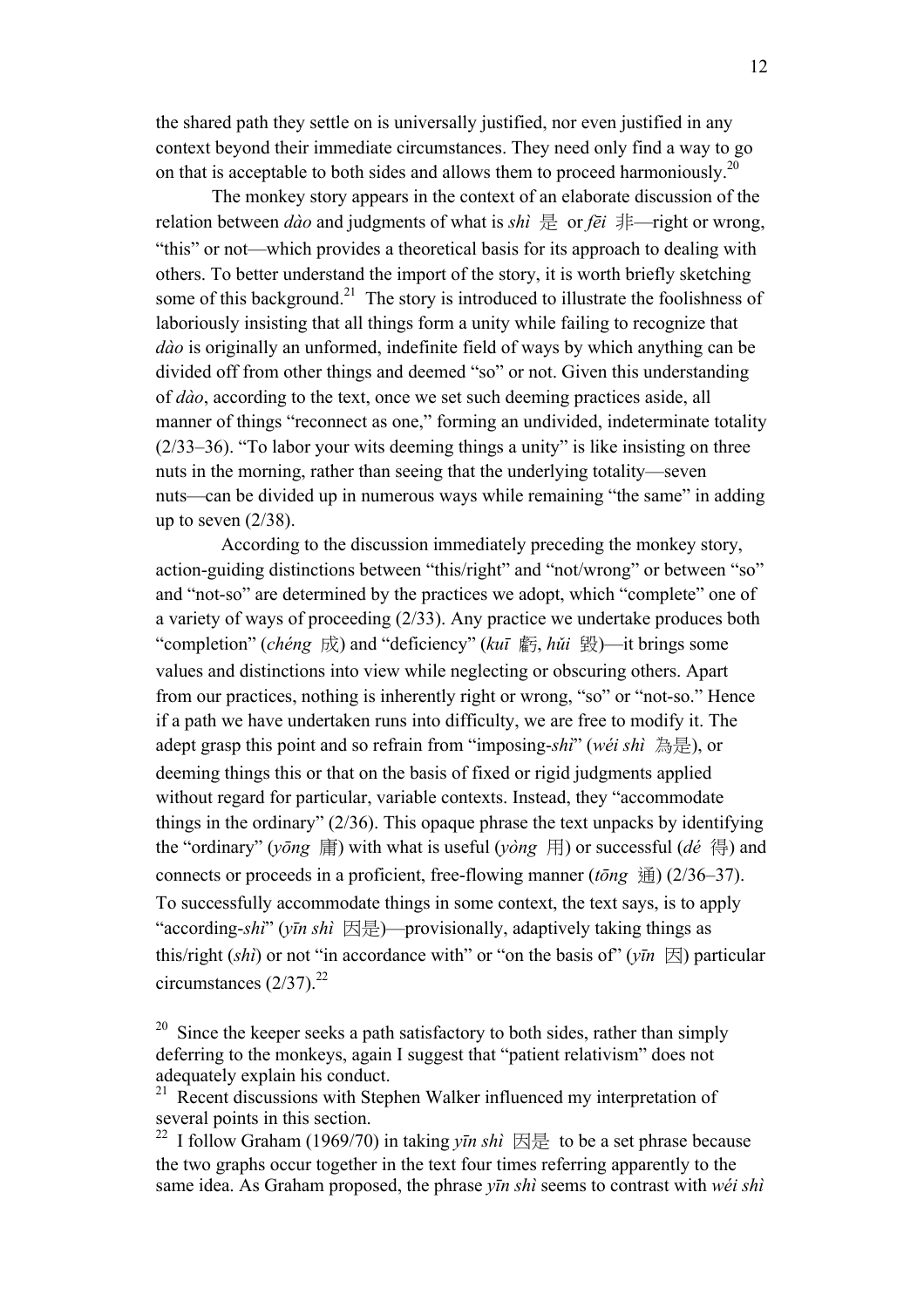Further passages link "according-*shì*" to the view that "this/right" and "that/wrong" are not rigidly opposed, since what is "this" can also be "that" and vice versa (2/29–31). Applying this view, one can attain the "hinge of *dào*"—the key to following *dào* adeptly—by which we can respond to changing circumstances with unlimited flexibility, deeming anything either this/right or not for some purpose or other (2/31). The successful practice of *dào*, according to the text, lies in applying such provisional, "according-*shì*" judgments without knowing one is doing so—without knowing what the appropriate responses will be, since they are discovered in the course of action  $(2/37)$ .<sup>23</sup>

A key to understanding the monkey story is that the change in nut distribution is presented as an example of "according-*shì.*" The approach to dealing with others depicted thus emerges from a more general account of adroit *dào-*following as an adaptive response to circumstances that facilitates ongoing ordinary practice. The *dào-*adept acts mainly to seek "ordinary coping" (*yōng* 庸 ), or useful, successful, free-flowing movement along a path presented by the situation, incorporating factors such as one's social role and relations with others. The adept understands there is no definitive way to distinguish *shì-fēi* and thus there are no definitive norms of conduct or inherently correct value distinctions. However, conflict with others creates obstructions for both sides in proceeding along their ordinary, useful path. Since the adept are attached to no particular scheme of distinctions, they adjust their course of action according to the context to achieve harmony and allow both sides to proceed along their respective *dào.*

## 4. A Way with Others

The diverse writings just surveyed present not a single, specific ethical doctrine but a family of criss-crossing, interrelated attitudes and approaches to dealing with others. Here I want to call attention to certain broad themes that recur across several of them, which I suggest offer a plausible general explanation for the approaches presented in a number of others.

A motif that appears repeatedly is that the wise agent avoids imposing inappropriate standards, norms, or expectations on others when interacting with or making judgments about them. Instead, we are to be responsive to their concrete context, including their current status, their constitution and dispositions, and their norms and practices, which may be diverse, complex, changing, and different from our own.<sup>24</sup>

為是, which also appears four times, referring to insistently imposing some *shì*  judgment on things.

23 At 2/37, I follow Wang Shumin in taking 因是已 to be equivalent to 因是也 and Wáng Yǐnzhī 王引之 in reading 已而不知其然 as equivalent to 此而不知 其然 (Wáng 1988: 64). See too Chén (2007: 72).

<sup>24</sup> Hansen (1992, 2014), Wong (2003, 2008), and Chong (2016) all note these points in various ways.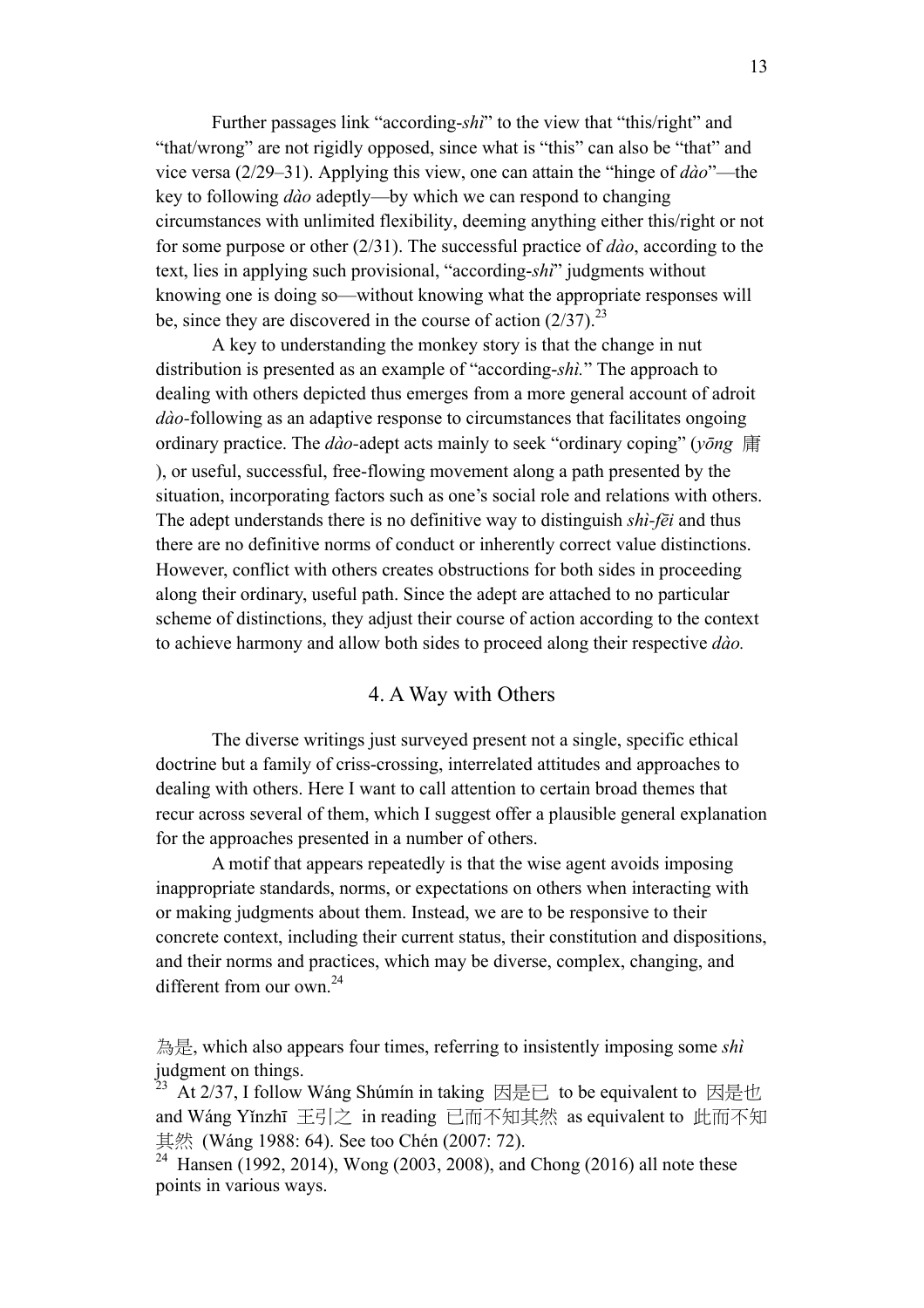A helpful way to elucidate this general motif is by noting how it relates to a second theme, that appropriate activity is marked by how well it responds to the dynamic patterns of things. In pre-Han thought generally, "pattern" (*lǐ* 理, *tiáo* 條) refers to facts about how things are structured or organized, how they relate to each other, and how they develop, proceed, or transform. Patterns are understood to be dynamic, reflecting ongoing development, interaction, and transformation. Conforming to the patterns is a prerequisite for proper or successful action; misunderstanding or overlooking the patterns is likely to lead to error or failure. *Dào* as agents encounter it is in effect a field of potential paths of activity shaped by the patterns. Following *dào* well lies in finding and proceeding along a path that aligns with the patterns; following it badly is struggling against or conflicting with the patterns.

This conception of *dào* and patterns I suggest helpfully illuminates many aspects of Zhuangist discussions of our interactions with others. In effect, other agents and their activities are features of the patterns we encounter in various circumstances. Interacting with others harmoniously is one aspect of virtuoso *dào-*following, or responding to the patterns adroitly. Roughly this conception seems expressed in Lǎo Dān's description of *dé* 德 (agency-power) as "attuning" ourselves to the patterns (*lǐ*) of human relations and *dào* as "matching" with them (22/28–29) and in the "Autumn Waters" description of "knowing *dào*" as "attaining proficiency in the patterns" and thus understanding how to adapt our conduct to changing situations (17/48). According to the seabird story, by adapting our actions to fit the facts of the situation, we "attain the patterns (*tiáo*  條) and preserve welfare" (18/39). To tailor one's path to the context is to accord with the patterns; to harm others or impose irrelevant, ill-fitting standards on them is to clash with the patterns.

I propose, then, that a rough background view informing many of the more specific *Zhuāngzǐ* discussions of interaction with others is that interpersonal relations are to be handled in much the same way as any other field of activity. We seek to proceed deftly and proficiently, responding to the patterns at work in the particular context, navigating our way through them harmoniously, without conflict, obstruction, or disturbance. This vision of appropriate conduct is not presented as a specifically moral ideal but as one aspect of a general conception of virtuoso *dào*-following. On this view, the criteria of appropriate action in dealing with others are a cluster of notions set forth in passages such as the seabird and monkey stories. We act well when what we do fits (*shì* 適) the reality (*shí* 實) of the situation, which includes others' needs and propensities as well our own. We seek to accord with the situation ( $\nu$ *īn* 因), attain competence (*dá* 達 ) in its patterns (*li*  $\mathbb{H}$ , *tiáo* (係), and by doing so achieve harmony (*hé* 和) while preserving welfare. An apt course of action will seem "ordinary" (*yōng* 庸) while being useful (*yòng* 用), successful (*dé* 得), and "free-flowing" or proficient  $(t\bar{o}ng \, \hat{\mathbb{H}})$ . These notions amount largely to a conception of successful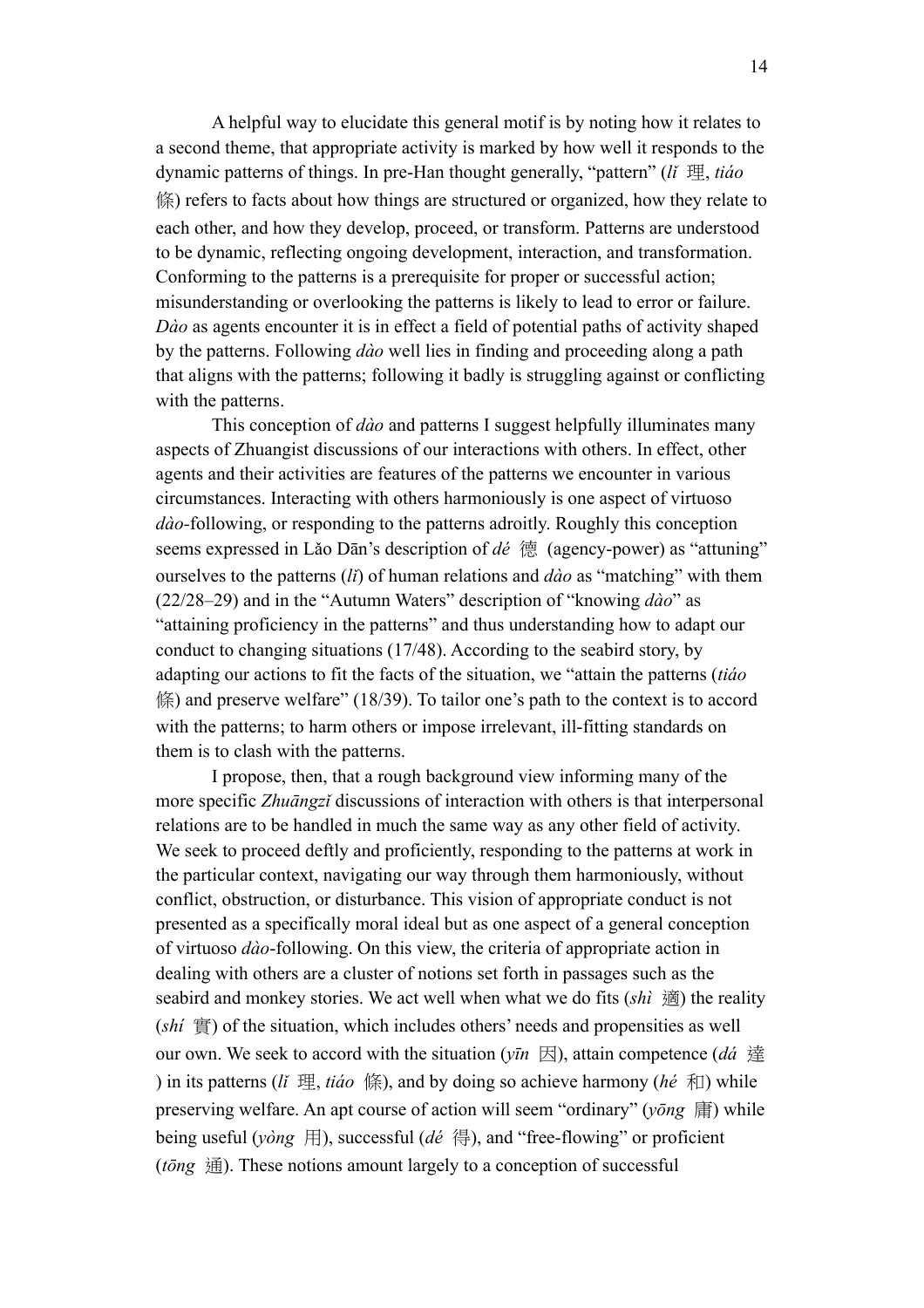performance, bearing connotations of facility, competence, and proficiency. At least two have a close conceptual link to *dào*: the near-synonyms *tōng* 通 and *dá*  達, both of which refer to reaching or connecting through some *dào* to a destination, while also connoting success, mastery, and comprehensive understanding.

If these descriptions indeed amount to a rough conception of success or competence, a natural question to ask is: what counts as success here? What makes some course of conduct with others fitting, harmonious, competent, or "free-flowing"? Just as Zhuangist conceptions of *dào* tend to be pluralistic and contextual, I suggest, conceptions of success or competence in finding and pursuing a *dào* with others are as well.

The core idea is that a successful, "free-flowing" path will be one that accommodates both sides' ends as they develop during the course of their interaction. Whenever agents interact, each side comes into the situation following some given *dào*, incorporating their respective practices, norms, values, and ends. This prior *dào* is shaped by each agent's abilities, needs, interests, habits, prior choices, and life circumstances. Normally it will include a commitment to "ordinary" values and ends such as preserving our own and our family's lives and welfare. Our initial conception of success may be simply to continue following this *dào* smoothly. Like any *dào* we follow in practice, however, our prior *dào* may need to be modified as we proceed through concrete, changing circumstances. Our *dào* may lead to conflict with others, for example—the monkeys may be unhappy with the menu, the bird we intended to nurture may refuse to eat. Such conflict constitutes an obstacle to both sides in continuing on their path, preventing them from "flowing freely." It indicates a failure to accord with the patterns we encounter, poor fit between our conduct and the context. Hence competent agents will employ *dé* 德 to adjust their path and find a harmonious way for both sides to proceed—both sides, not only their own, because if one side's path remains blocked, the conflict will only recur (the monkeys expand their protest) or one's action may fail entirely (the bird dies). Resolving conflicts may involve revising or dropping some prior ends or norms in favor of others—adopting an overall daily quota of nuts instead of a particular distribution at meals, for example, or honoring a bird by placing it in a sanctuary, instead of subjecting it to a boisterous social event.

In both of these examples, the appropriate course lies in switching from one's initial way of treating others to a different course that suits them better while preserving key aspects of one's original *dào*—the monkeys still receive seven nuts a day, the Lord of Lǔ still honors the auspicious visitor. *Zhuāngzǐ* writings offer no fixed formula for finding such appropriate courses except to avoid rigidly imposing our way on others, instead adapting how we proceed to their positive or negative responses. Indeed, there could be no such fixed formula, since what counts as "fitting" or "free-flowing" will depend on the context. Moreover, in many cases there is unlikely to be any unique solution to conflict.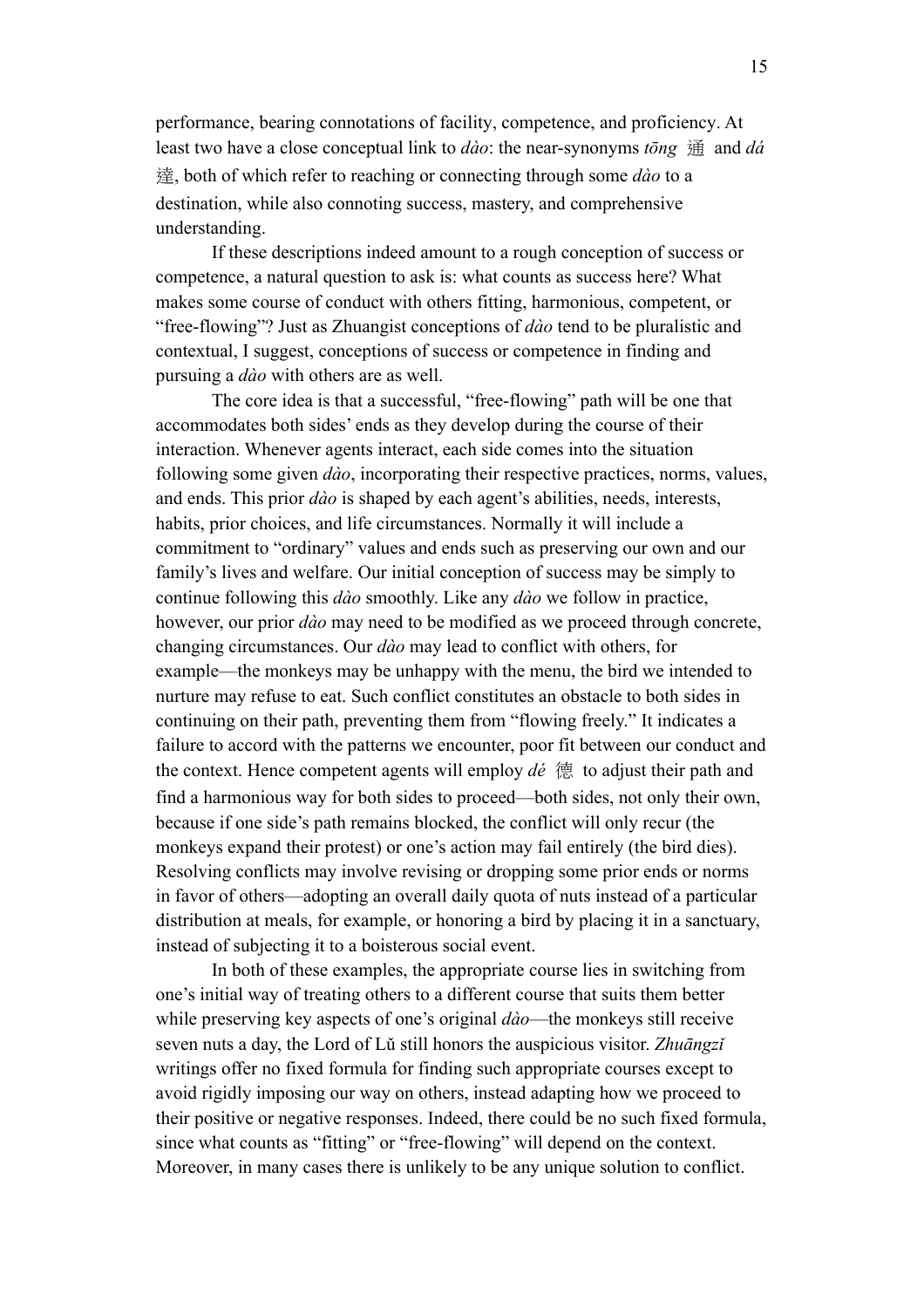Perhaps the monkey keeper could have offered four nuts at both meals; perhaps the Lord of Lǔ could have let the bird fly off and simply marked its visit with a commemorative plaque. Accordingly, in many cases, the aim will not be to find the "right" or most fitting *dào—*there may be no such thing—but to find a path that provisionally allows both sides to move on, addressing their values as best we can. The complexity of different agents' *dào* and circumstances means that any such path must be undertaken provisionally, with humility. Our initial response to conflict might fail to fully address the relevant patterns, leaving grounds for further conflict, or the patterns themselves may change. A judicious agent will remain open to further adjustments in the path by which two sides interact. Perhaps in the end the monkeys should be set free to find their own nuts, for example.

This loose approach to finding a way with others is formal, not substantive, in that it concerns only how to go about handling interaction with other agents rather than stipulating substantive ends or criteria of appropriate conduct. It reflects a deeply modest, skeptical attitude concerning whether we can say much about interpersonal ethics that is general and substantive yet helpful in practice. Accordingly, it avoids systematic ethical theory. Moreover, it is not conceptually distinct from *dào*-following or exercising agency in general and so overlaps with many other ways of assessing conduct. Factors that contribute to a course of action being more or less fitting might conventionally be considered matters of etiquette, tact, prudence, aesthetics, customs, or morality. At the same time, however, the Zhuangist approach might at times violate norms in any of these areas, if doing so seems the most fitting way to "proceed on both sides."

## 4.1 An Ethics of *Dào* and *Dé*

In light of the preceding discussion, I suggest that Zhuangist ethics can informatively be labeled an ethics of *dào* 道 and *dé* 德. Its central concepts are not right and wrong, nor virtues and vices, but *dào* and *dé*—apt or appropriate paths of conduct and the potency or power of agency by which we follow such paths.<sup>25</sup> The focus and terms of evaluation of a *dào-dé* ethics are distinct from those of ethical theories structured around principles, duties, obligations, rights, or virtues. The focus is on how one proceeds and the path one pursues—the manner of our agency (*dé*) and the course we follow (*dào*). The ideal is an ongoing, resilient, adroit flow of agency responsive to features of our circumstances. Appropriate treatment of other agents emerges from a concern with *dào* and *dé* but is not the primary focus.

This approach to ethics is rooted in and rendered plausible by the Zhuangist understanding of the structure of action and of *dào*. Zhuangist writers tend to conceive of action through the model of skills. Normatively commendable

<sup>&</sup>lt;sup>25</sup> Lee helpfully describes the Zhuangist approach as an "ethics of attunement" to *dào* (2014: 10).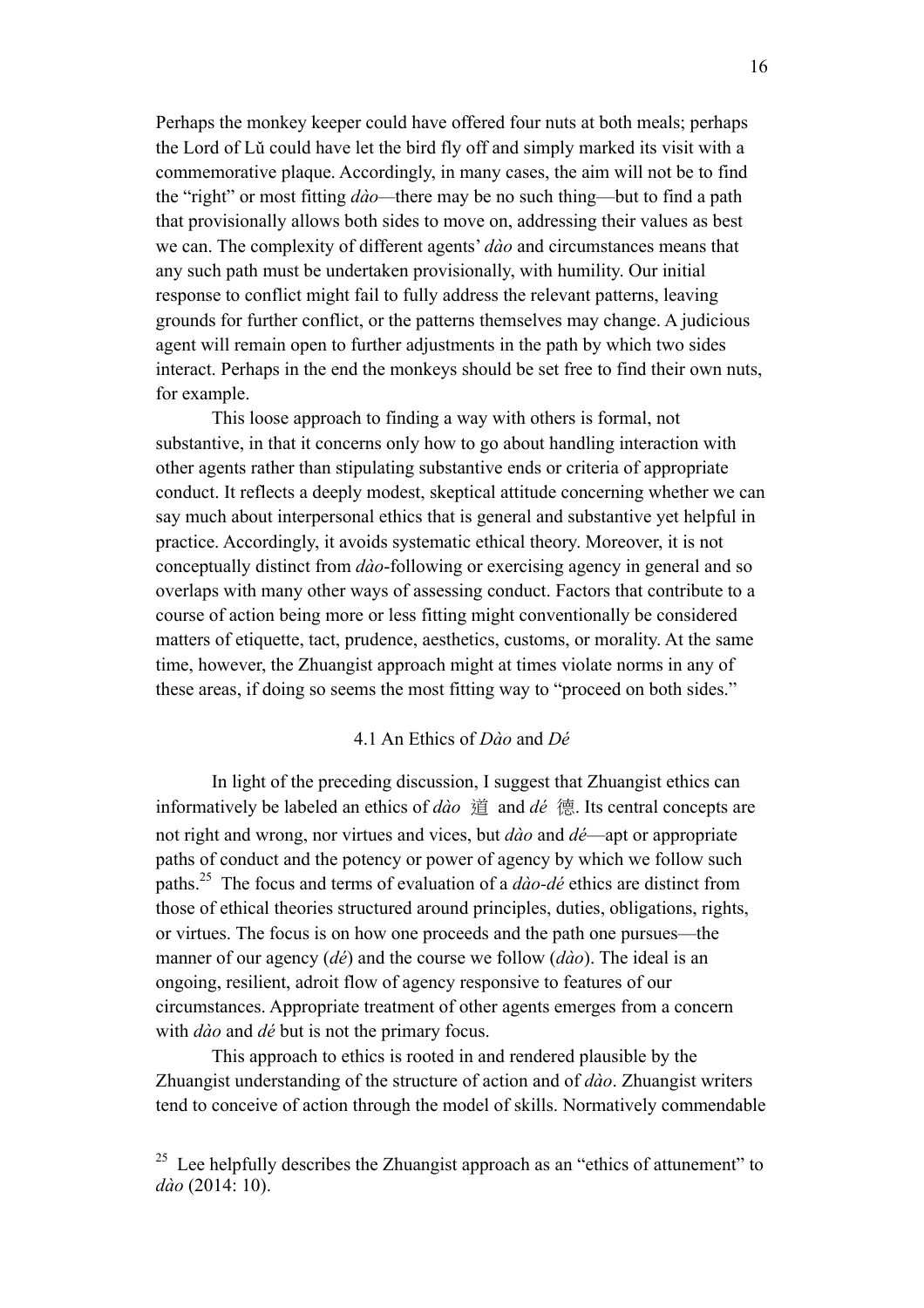action for them is an adroit response to particular, concrete circumstances akin to the competent performance of an art or a skill. To them, it is plausible, even obvious, that competent conduct rests primarily on an implicit feel for and uncodifiable responsiveness to one's situation, for it is a truism that skilled performances issue from such tacit abilities. This view of action dovetails with a prominent Zhuangist conception of *dào*. For many early Chinese thinkers, *dào* can be thought of as a set of norms governing the course and manner of our conduct—what we do and how we do it. Mohist and Ruist thinkers sought to identify *dào* with norms that are "constant" or "regular" (*cháng* 常)—that is, settled and consistent. By contrast, Daoist texts typically depict *dào* as continually shifting and transforming, following no fixed or predetermined boundaries, such that there is no "constant" *dào.* The question "What is the *dào*?" thus has no determinate general answer. All we can offer are vague generalizations, such as "proceed according to the facts of the situation" (4/43) or "rely on natural patterns, slice through the main gaps, and be guided by the major seams, responding to what's inherently so" (3/6–7).

This Zhuangist approach to ethics may be unique.<sup>26</sup> Clearly it is not a brand of consequentialism, although as we have seen it generally endorses avoiding harm. Nor does it focus on social roles or propriety, as Ruism does, although again, as we have seen, it may treat some roles as unavoidable and some norms of propriety as expedient. Since *dé* (agency) is one of its central concepts and it valorizes exemplary agents such as the sage, it has a prominent virtue-like dimension and, I have argued elsewhere, a eudaimonistic aspect.27 But *dé* is not normatively basic; it is understood through its relation to *dào*, which is conceptually more fundamental. *Dào* is not a virtue but a path, so an ethics of *dào* and *dé* is not accurately described as a virtue ethics.

Treatment of others is not grounded in respect for their dignity as rational, autonomous agents, as in Kantian ethics, but in acknowledgment of their presence as other creatures who are equally part of nature and whose paths cross our own. It is not driven by care or concern for others, but only by responsiveness to their situation, which in some cases might prompt us to act in their interest. The *dào-dé*  approach implies that usually the harmonious or fitting path will be one that both sides can accept, but it does not explicitly appeal to justification to those affected by our actions, nor to a contractualist relation with them.

This approach is deeply contextual, as the fitting or harmonious path will be extensively shaped by particular circumstances. Formally, insofar as the key concepts of *dào*, *dé*, "patterns," "freely flowing," "fitting," and so on are understood roughly consistently across different contexts, it need not be

 $26$  Lee insightfully remarks on how the orientation of Zhuangist thought diverges from orthodox conceptions of ethics, leading some interpreters to deny the *Zhuāngzǐ* presents any ethical views and others to foist an alien conception of morality on Zhuangist writings (2014: 3, 17).

<sup>&</sup>lt;sup>27</sup> See Fraser (2014b).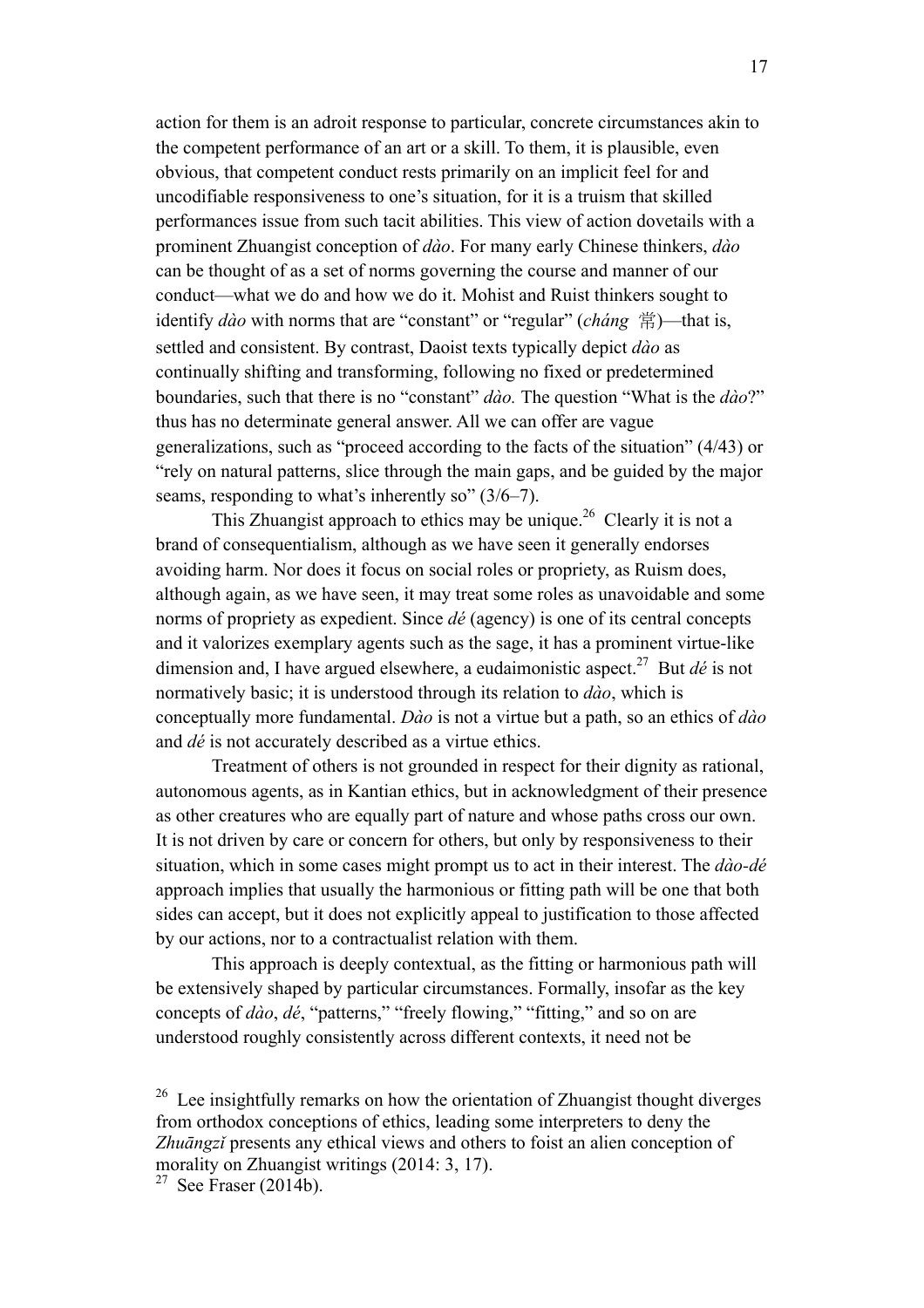considered a form of relativism. However, the substantive actions associated with these concepts will vary for different agents and in different situations.

This contextualism means that the *dào-dé* approach may converge in some respects with recent moral particularism.<sup>28</sup> Particularism is a family of views according to which moral judgments and statuses are based purely on features of particular cases, without appealing to general moral principles. Particularists argue that morally admirable agency does not lie in applying general principles to cases, that similar features in different cases may have variable relevance in judging what actions to take, and that a plurality of different features may be relevant in one case or another.<sup>29</sup> Such particularist claims overlap in various ways with ideas presented in Zhuangist discussions such as the "Discourse on Evening Things Out" and "Autumn Waters," which consider how the plurality and heterogeneity of values at stake in diverse, changing contexts make finding a suitable course of action a matter of applying situational discretion, not following general norms. However, unlike particularism, these discussions do not offer an analysis or explanation of the nature of moral judgment. Nor do they insist that general standards have no role at all (perhaps they may be applicable in some cases, or perhaps they might function as abstract examples of appropriate action). Moreover, since a Zhuangist ethics of *dào* and *dé* is not an approach to morality, *per se*, it is accordingly not a variety of moral particularism. Its central structural concepts—*dào* and *dé*—are significantly different from those of moral particularism, and the contextual responses of the Zhuangist adept may be grounded in factors quite different from the moral reasons and judgments that concern the particularist. Still, the relations between Zhuangist thought and particularism are intriguing and deserve further exploration.

#### 4.2 Zhuangist Normativity

In the Zhuangist view as I have sketched it, what is the source of the normative push to treat others well? Why seek harmony or "proceeding on both sides" rather than simply forcing others to do things our way?

The answer, I suggest, lies in interaction between the concepts of *dào* and *dé*, the paths presented to us by our situation and the Zhuangist conception of agency and the well-lived life. The normativity implicated in interaction with others is a version of that implicated in *dào*-following generally. To perform *dào*  well and excel as an agent is to find our way through a field of potential paths freely and smoothly, with harmony and ease, while avoiding hindrance or obstruction. For many *Zhuāngzǐ* passages, the good life lies in attaining virtuosity in *dào*-following, by which we wander or roam about freely, flexibly, and adeptly, taking up various paths that circumstances present without becoming fixated on

<sup>&</sup>lt;sup>28</sup> Lee (2014: 47) also notes the similarities between Zhuangist ethics and particularism.

 $29$  Dancy (2001), especially sect. 3.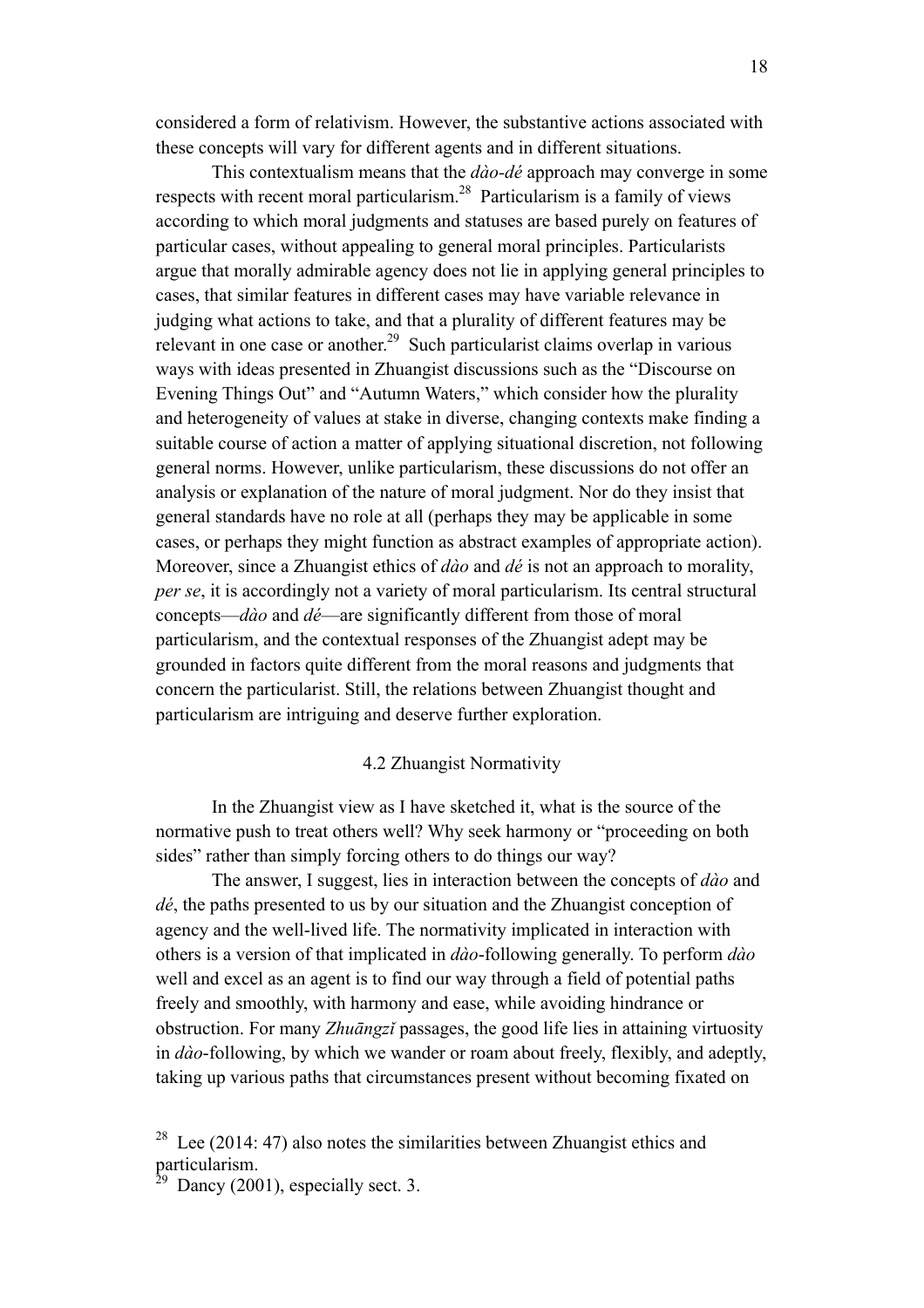any particular path. $30$  This conception of the good life is one reason for the Zhuangist interest in skills, as skilled performances offer examples of fluid, adaptive responses to changing circumstances.

The underlying source of normativity in interpersonal relations, then, is that we achieve a higher level of virtuosity or excellence in performing *dào* when we act in ways that smoothly and harmoniously respond to the presence of other agents. The *dào* virtuoso avoids mistreating others because doing so is clumsy, awkward, and creates obstructions to *dào*. It is a failure to perform *dào* well and accordingly a defect in one's *dé*. On this view, the wrongness involved in mistreating others is a special case of doing something badly, in a way that is ineffectual, runs into obstacles, or creates difficulties by overlooking relevant factors. It is comparable to struggling to scale a cliff blocking our path instead of taking an easy detour around it or to forcing our way through a crowd instead of joining a stream of pedestrians to one side who are already moving in the same direction.

To be sure, the normative force implicated by this notion of clumsy or incompetent *dào-*following is weak. Nothing compels us to take the more open or fitting path. Moreover, as we saw in section 4, the appropriate path or paths may be underdetermined by the circumstances. Several more or less feasible paths may be available, the most fitting or free-flowing ones being dependent partly on the dispositions, abilities, and discretion of the agents involved. Still, failing to take a path that accommodates others suitably is a mistake—it gets something wrong—since it involves ignoring relevant features of the circumstances that affect how well things go for everyone.<sup>31</sup>

This approach to evaluating action reflects deep features of the nature of normativity, I suggest. On the Zhuangist approach, normativity arises from interaction between the course of our activity and the shape of our situation—the features or pressures it presents.<sup>32</sup> That any normative pull on us exists at all is a product of our status as agents, situated in some context, engaged in some *dào*. Interaction between our *dào* and our circumstances, including the presence of others, makes some paths better and some worse, in the sense of being more or less likely to go well, by the lights of our own path. The features and relations that fix the varying efficacy of different paths are not determined purely by our activity, nor by the world independently of our activity, but by interaction between the two. Norms of interpersonal conduct ranging from friendship to etiquette to morality reflect patterns of human responses, expectations, needs, and capacities as we encounter them in proceeding along our *dào.* A key Zhuangist claim is that we perform best in following *dào* by attending and responding to

 $30\,$  I explore this view of the good life in Fraser (2011), (2014a), and (2014b).

<sup>&</sup>lt;sup>31</sup> Such cases are in some respects analogous to holding false beliefs. Nothing compels us to reject false beliefs and pursue true ones. But to hold a false belief is to get something wrong, and things typically go better when we hold true beliefs. Hansen has emphasized how the implications of "path" or "course" metaphors shape the Zhuangist understanding of normativity (2014: sect 4.3).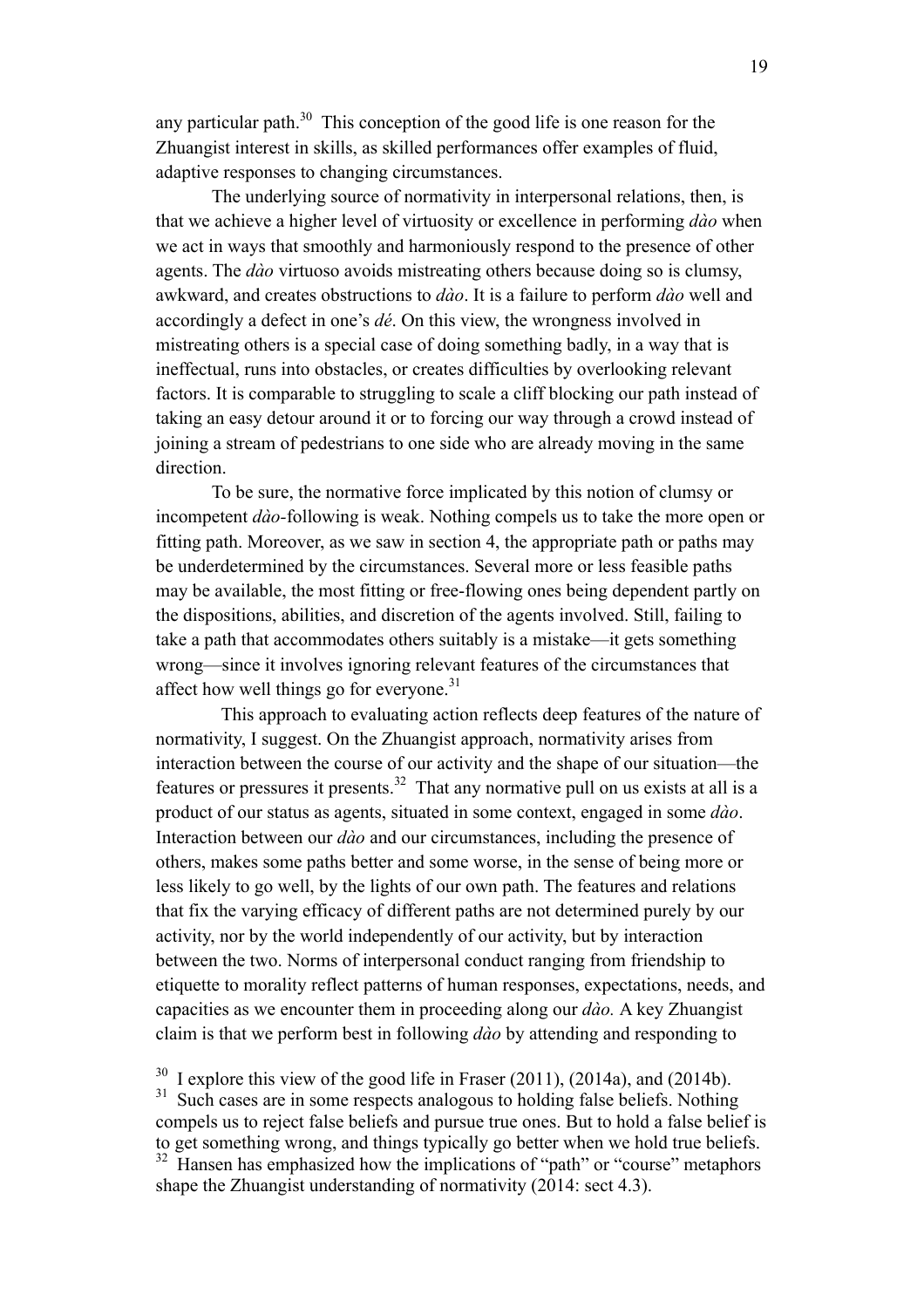these patterns directly, rather than working through the intermediary of codified general guidelines.

# 5. Objections and Replies

One possible objection to a Zhuangist *dào-dé* ethics is that it might allow immoral actions. The *dào-dé* approach seeks smooth, harmonious, efficacious interaction between agents, but without specifying in advance of particular cases what smoothness, harmony, or efficacy might be, beyond the different parties finding a way to jointly proceed along their path. Might this approach be open to abuse? For example, perhaps agents with greater physical or political power might achieve "harmony" with the less powerful by coercing them into submission, or perhaps they might promulgate an exploitative ideology that indoctrinates them into accepting subordinate status. The passage leading into the monkey story indicates that the adept accommodates things in what is "ordinary" and efficacious. But perhaps courses of action considered ordinary, customary, or efficacious might be unfair or unjust, as when a society's widely accepted customs discriminate against some of its members.

As a first response to this criticism, it is worth pointing out that compelled "harmony" and forced cooperation are not actual harmony or cooperation. Since the basis for conflict remains, problems are likely to reemerge. That Zhuangist ideas can be twisted and misused as the criticism suggests is not a weakness of the *dào-dé* approach specifically, since the values of any ethics can be twisted and misused.

Still, a critic may press the worry that since the Zhuangist approach to resolving interpersonal conflict makes no claim to moral justification and thus to the special objectively or impartially correct status associated with morality, it risks producing morally objectionable outcomes. In that case, even though the *dào-dé* approach itself assigns no privileged role to moral justification, we might nevertheless have strong moral reasons to reject it.

In fact, however, I suggest that the Zhuangist approach can indeed yield a type of impartial justification for at least some courses of action. The concept of "proceeding on both sides" and anecdotes such as the monkeys, Mèngsūn Cái's handling of mourning, and the seabird seem to endorse paths of action that all parties involved can jointly undertake, according to their own dispositions and values. The texts themselves do not invoke the concept or terminology of impartial justification. But they suggest that an appropriate course of action is one that is fitting, free-flowing, or successful from the standpoint of each of those involved. This status is tantamount to holding that such action is justifiable, or at least acceptable, to each side, a relation that constitutes a plausible conception of interpersonal impartiality. Courses of action that fulfill the ideal of "proceeding on both sides" or "attaining the patterns and preserving welfare" thus are unlikely to be morally objectionable.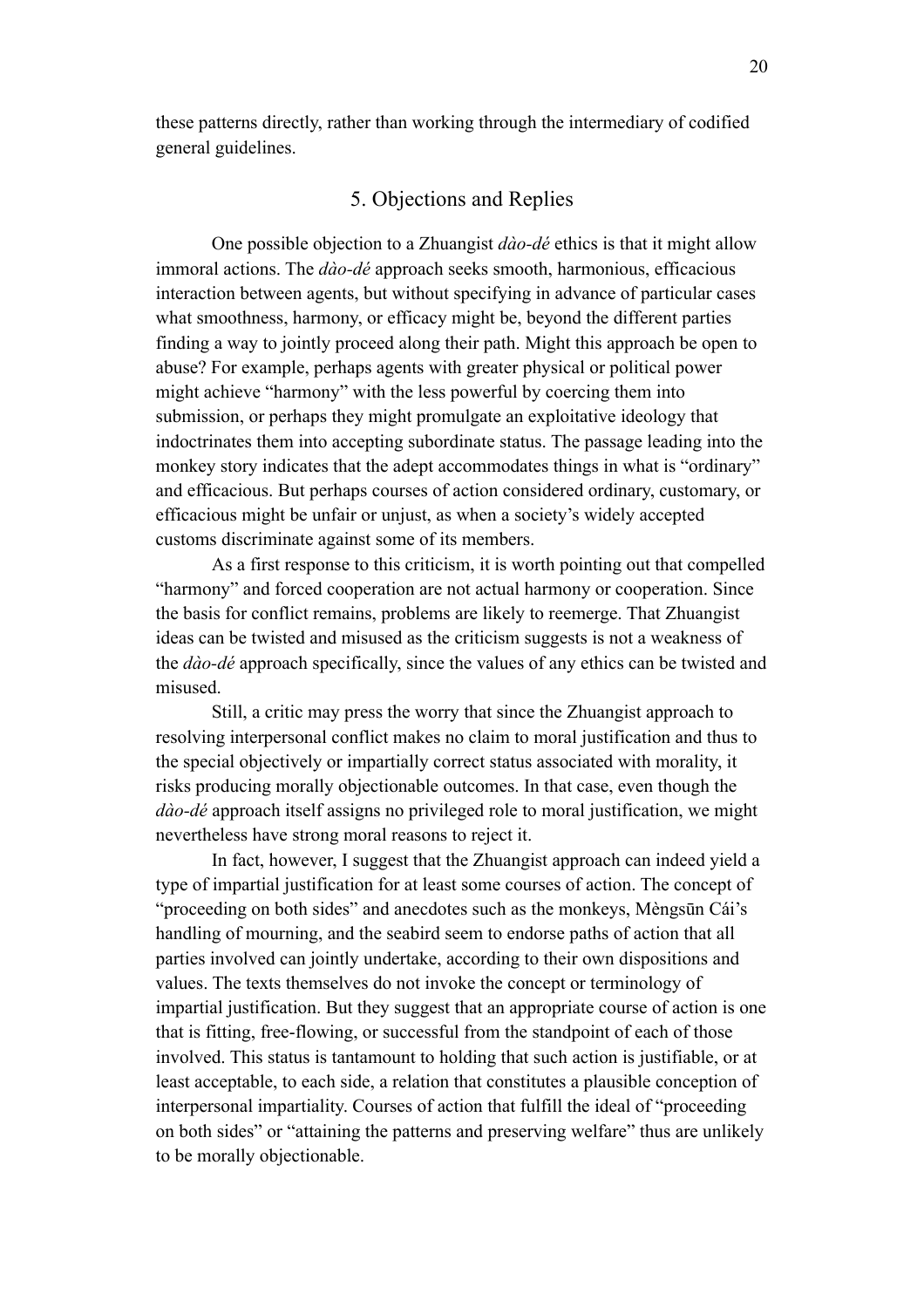A second important criticism is that, since it provides no concrete or substantive guidelines for action, the *dào-dé* approach may be empty or impracticable. Of course, to assume a practicable or justifiable approach to ethics must provide substantive guidelines is to beg the question against Zhuangist views. Various *Zhuāngzǐ* writings on *dào* and value contend that values are plural, heterogeneous, and contingent on changing circumstances.<sup>33</sup> Hence no concrete, substantive general guidelines may be available, only loose, formal guidelines, such as "proceed on both sides."

Beyond this point, however, arguably *Zhuāngzǐ* writings do provide a practicable approach to action, one modeled on the performance of skills. This approach involves seeking harmony, good fit, and free-flowing paths by reducing the influence of potentially biased preconceptions, attending to contextual details such as the paths of other agents, and developing our capacity for finding creative, effective responses to particular obstacles or deficiencies. The idea is to proceed much as we do in overcoming challenges in the performance of skills, such as slicing up oxen, building wheels, piloting a boat, or catching cicadas for  $lunch.<sup>34</sup>$ 

A key difference from the skill examples is that skills have inherent ends by which to evaluate performance. The wheelwright's skill is measured by how smoothly the wheels roll, the boat pilot's by how promptly and safely the boat reaches its destination, and so forth. By contrast, much of our interaction with others has no fixed end. So how do we evaluate how well some course of action fits or flows in a particular context? A plausible Zhuangist answer, again, is that the contexts themselves provide the grounds for such evaluations. In any given context, we find ourselves proceeding along some path, holding and responding to certain ends or values, such as our own welfare, that of our family, friends, and community, and various projects we or they may be involved in. We interact with other agents whose paths overlap ours and whose values we must accordingly take into account as well, if we are to proceed along our *dào* in a smooth, free-flowing way. All of these factors jointly provide the initial criteria by which to evaluate how well various courses of action fit the situation, are harmonious or free-flowing, preserve welfare, proceed on both sides, and so forth. In particular contexts, then, we can evaluate the fit or flow of our actions by asking questions such as whether the monkeys are happily cooperating and thriving, whether the funeral fittingly honored Mengsun's mother and expressed the survivors' grief, and whether a ceremonial banquet is an apt way to honor an auspicious bird.

We may find that some of the factors relevant to such evaluations conflict with each other and so must be modified or set aside. Moreover, as we adapt to circumstances and proceed along our way, our situation, values and ends, and relations to others may change. The features by which to measure good fit for courses of action in particular contexts may change with them, and our path of

 $33$  See Fraser (2009) and (2015).

 $34$  I explore this practical, applied side of Zhuangist thought in Fraser (2014a).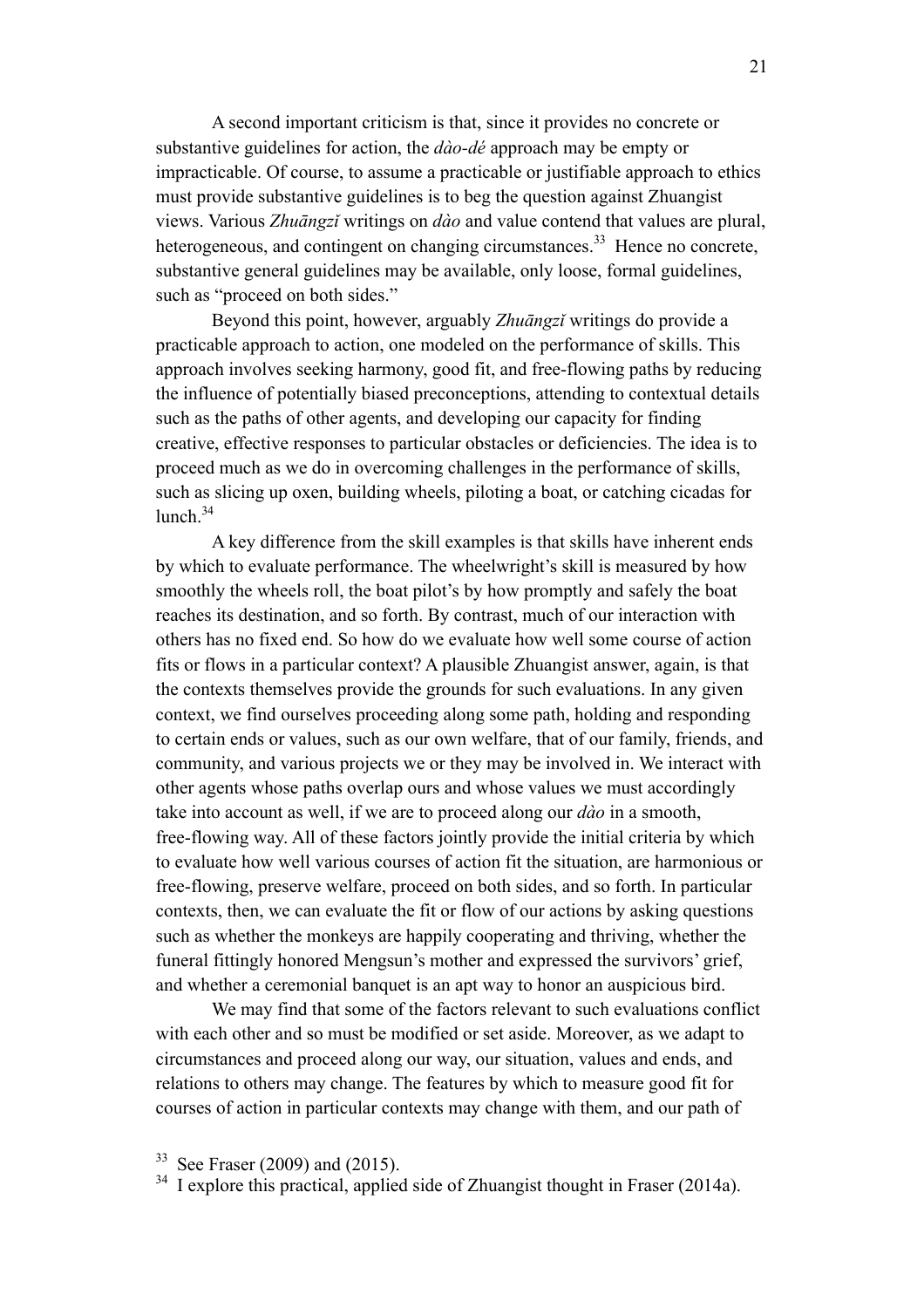action may need to shift accordingly. The status of flowing or fitting well will always be provisional, the path constantly open to refinement or reorientation in pursuit of better fit with the patterns we encounter. Virtuoso *dào*-following lies as much in how we respond to others and find our way together as in the specific path of conduct we undertake at one time or another.

# 6. Concluding Remarks

The *Zhuāngzǐ* presents an approach to the ethics of interacting with others that grows out of a broader concern with living a life in which we employ our naturally occurring *dé* 德 (power, agency) to find and adeptly proceed along suitable *dào* 道 (ways). On this approach, the question of how to treat others is not fundamentally distinct from questions about how to undertake any course of activity. Interpersonal conduct is approached as a field of skill in which we seek to find a fitting, efficacious course, as shaped by the patterns  $(l<sup>i</sup> \n\mathbb{H})$  inherent in our circumstances. Such a course will be one that enables all those involved to proceed along a path that suits them.

The Zhuangist approach is non-moral, insofar as it is concerned not with what is morally right or wrong but with what "flows" or "connects through" (*tōng* 通), "fits" (*shì* 適), and yields "harmony" (*hé* 和) in some situation. Agents' conduct and character are assessed not in terms of recognizably moral concepts but in terms more similar to how we assess the performance of skills—how responsive they are to particular situations and how competent or successful they are at proceeding along a sustainable joint course of activity, in this case one that seeks to accommodate the values and ends of all those involved.

A Zhuangist ethics of *dào* and *dé* amounts to an eliminativist approach to morality, at least as understood in section 2. It sets aside moral concepts and the notion of moral justification in favor of alternative, ostensibly more fundamental concepts that purport to guide action more effectively while better accommodating the details of particular situations. This essay has attempted only to sketch the framework and key evaluative concepts of such an ethics. A thorough assessment of the Zhuangist approach will require further inquiry along several lines. One would be how this approach is equipped to resolve conflicts between agents, especially when one side does not endorse the Zhuangist understanding of *dào* or "proceeding on both sides." A deeper understanding is also needed of the reverse sort of situation, the mutual, reciprocal nature of social *dào-*following in cases when various sides do seek to cooperate, described in one memorable passage as a matter of agents "forgetting each other in *dào-*arts" (6/73). Still other crucial questions concern to what extent the Zhuangist approach may be intertwined with a particular normative understanding of human psychology. If Zhuangist ethics presupposes an implausible or impracticable view of agency, the approach may founder. Conversely, to the extent that Zhuangist conceptions of the nature of agency and the motives of the flourishing agent are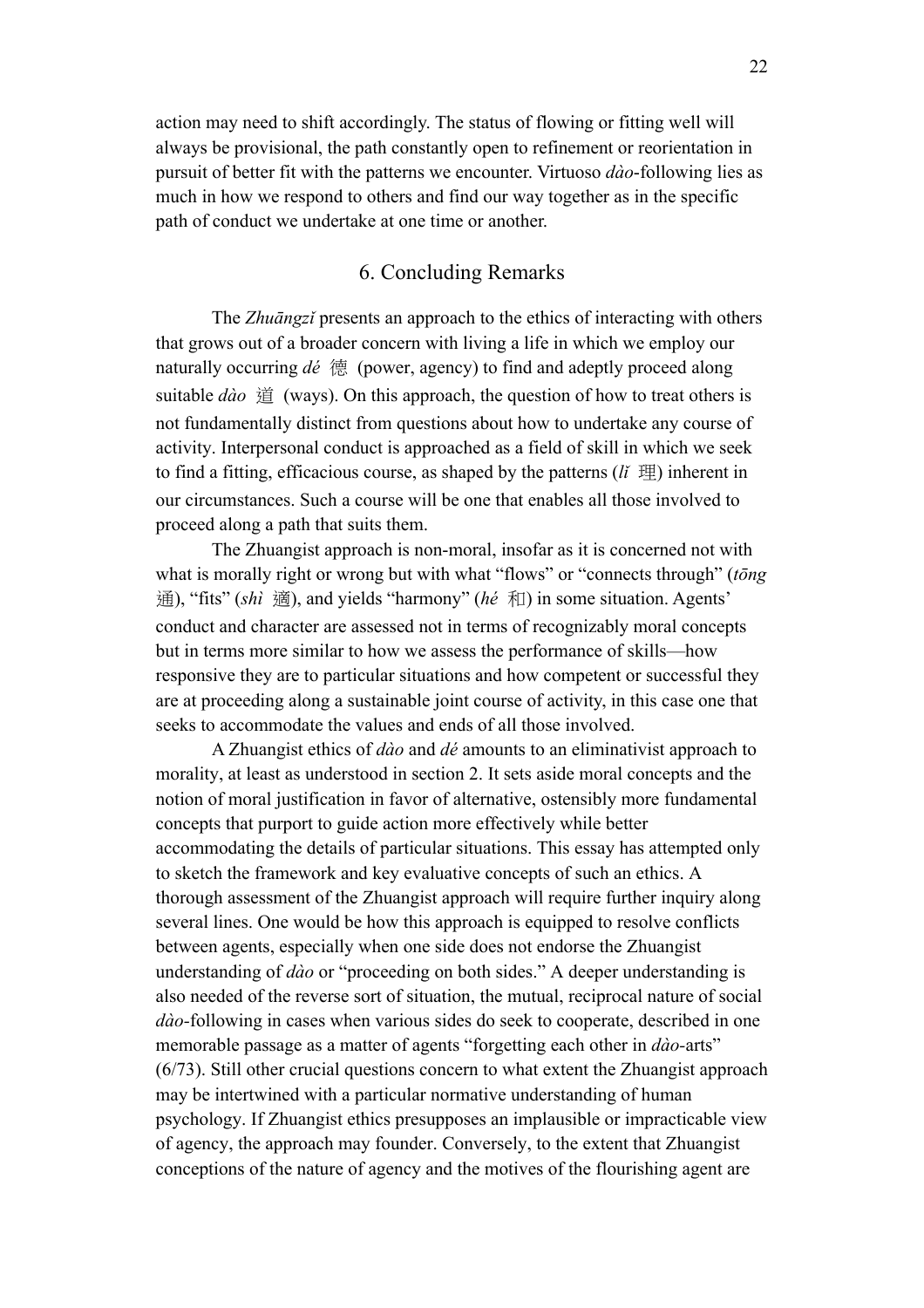plausible and attractive, the grounds for the accompanying normative approach to interpersonal conduct may be strengthened.<sup>35</sup>

## References

Chén Gǔyìng 陳⿎應. 2007. *Zhuangzi: Contemporary Notes and Paraphrase* 莊

⼦今註今譯, 2 vols. (rev. ed.). Beijing: Commercial Press.

Chong, Kim-chong. 2016. *Zhuangzi's Critique of the Confucians*. Albany: SUNY Press.

Dancy, Jonathan. 2001. "Moral Particularism." In *The Stanford Encyclopedia of Philosophy* (Winter 2017 Edition), Edward Zalta, ed. URL = <https://plato.stanford.edu/archives/win2017/entries/moral-particularism/>.

Fraser, Chris. 2019a. "Forget the Deeps and Row!" In *Skill Mastery and Performance in the Zhuangzi,* K. Lai and W. Chiu, eds. London: Rowman and Littlefield.

Fraser, Chris. 2019b. "A Daoist Critique of Morality." In *Oxford Handbook of Chinese Philosophy*, Justin Tiwald, ed. Oxford: Oxford University Press.

Fraser, Chris. 2015. "*Zhuangzi* and the Heterogeneity of Value." In *New Visions of the Zhuangzi,* Livia Kohn, ed. 40–58. St. Petersburg: Three Pines Press.

Fraser, Chris. 2014a. "Heart-Fasting, Forgetting, and Using the Heart Like a Mirror." In *Nothingness in Asian Philosophy*, J. Liu and D. Berger, eds. (London: Routledge), 197–212.

Fraser, Chris. 2014b. "Wandering the Way: A Eudaimonistic Approach to the *Zhuangzi*." *Dao: A Journal of Comparative Philosophy* 13.4 (2014): 541–565.

Fraser, Chris. 2011. "Emotion and Agency in *Zhuangzi*." *Asian Philosophy* 21.1: 97–121.

Fraser, Chris. 2009. "Skepticism and Value in the *Zhuangzi*." *International Philosophical Quarterly* 49.4: 439–57.

Graham, Angus. 1969/70. "Chuang-tzu's Essay on Seeing Things as Equal."

 $35$  The author acknowledges research support from the General Research Fund scheme of the Research Grants Council of Hong Kong.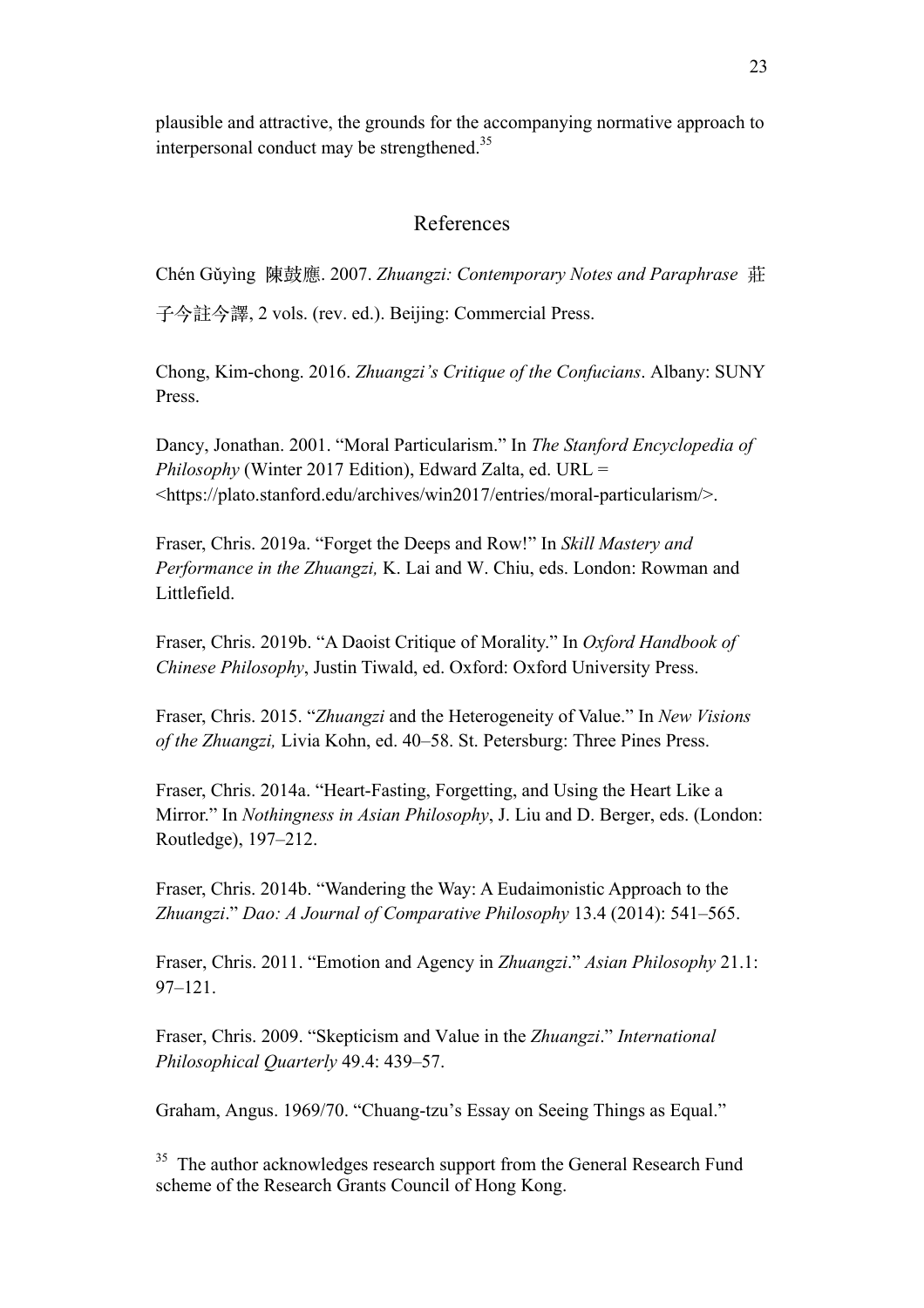*History of Religions* 9: 137–59.

Hansen, Chad. 2014. "Zhuangzi." In *The Stanford Encyclopedia of Philosophy*  (Spring 2017 Edition), Edward Zalta, ed. URL  $=$ <https://plato.stanford.edu/archives/spr2017/entries/zhuangzi/>.

Hansen, Chad. 1992. *A Daoist Theory of Chinese Thought.* New York: Oxford.

Huang, Yong. 2018. ""Patient Moral Relativism in the *Zhuangzi*." *Philosophia* 46.4: 877–894.

Huang, Yong. 2010a. "Respecting Different Ways of Life: A Daoist Ethics of Virtue in the Zhuangzi." *Journal of Asian Studies* 69.4: 1049–1070.

Huang, Yong. 2010b. "The Ethics of Difference in the *Zhuangzi." Journal of the American Academy of Religion* 78.1: 65–99.

Klein, Esther. 2018. "Reading the *Zhuangzi* Anthology." In *Having a Word with Angus Graham,* Carine Defoort and Roger T. Ames, eds. 11–26. Albany: SUNY Press.

Kohn, Livia. 2015. "Forget or Not Forget?" In *New Visions of the Zhuangzi,* Livia Kohn, ed. 161–179. St. Petersburg: Three Pines Press.

Lau, D. C., tr. 1979. *The Analects*. London: Penguin.

Lau, D. C., tr. 1970. *Mencius.* London: Penguin.

Lee, Jung. 2014. *The Ethical Foundations of Early Daoism.* New York: Palgrave Macmillan.

*Mozi.* 1966. *Mozi Yinde (A Concordance to Mo Tzu)*. Harvard-Yenching Institute Sinological Index Series, Supplement no. 21. Cambridge: Harvard University Press.

Williams, Bernard. 1985. *Ethics and the Limits of Philosophy*. Oxford: Routledge.

Wáng Shúmín 王叔岷. 1988. *Collated Interpretations of Zhuāngzǐ* 莊⼦校詮, 3 vols. Taipei: Academia Sinica Instituted of History and Philology.

Wong, David. 2008. "Chinese Ethics." In *The Stanford Encyclopedia of Philosophy* (Fall 2018 Edition), Edward Zalta, ed. URL = <https://plato.stanford.edu/archives/fall2018/entries/ethics-chinese/>.